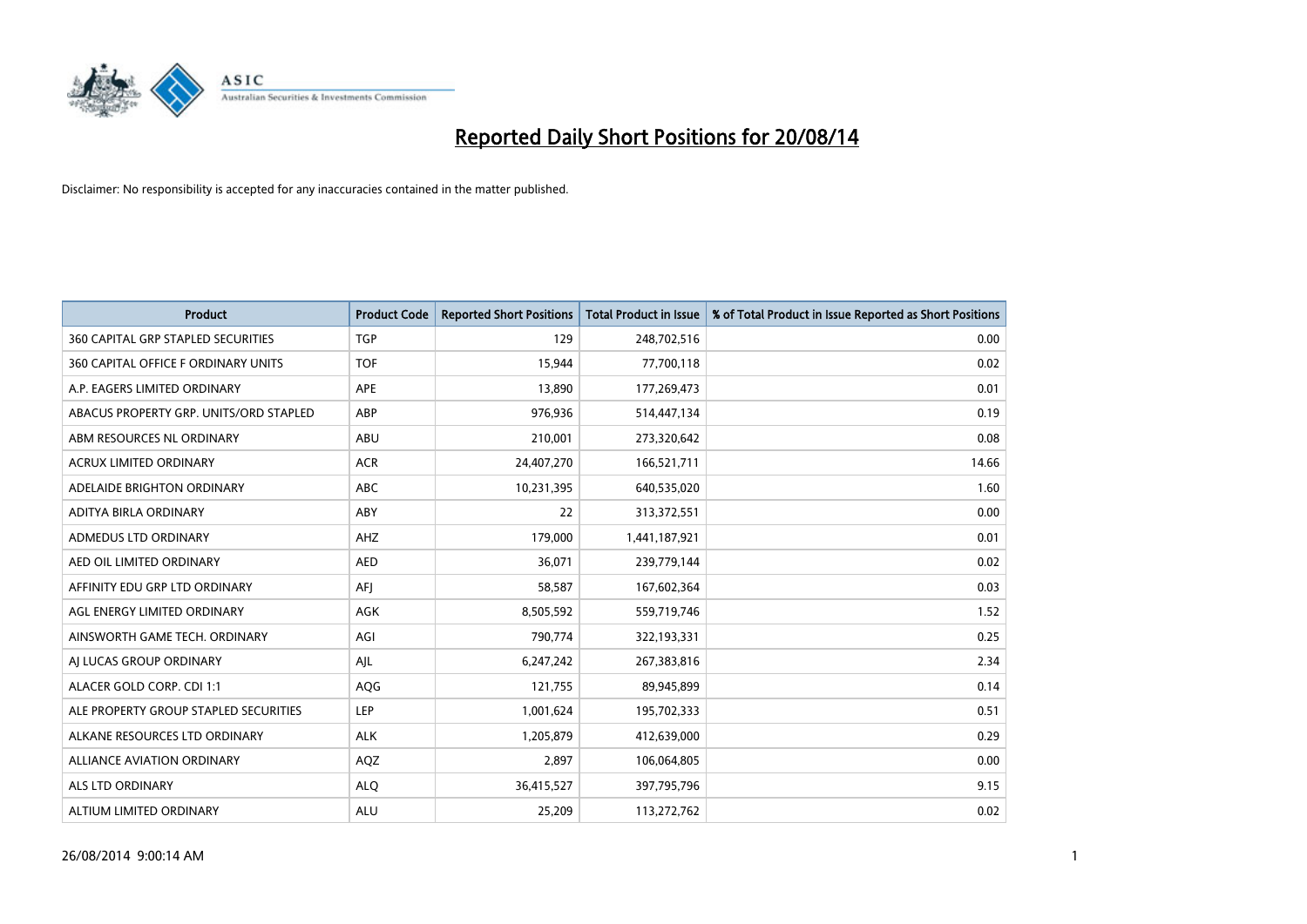

| <b>Product</b>                          | <b>Product Code</b> | <b>Reported Short Positions</b> | <b>Total Product in Issue</b> | % of Total Product in Issue Reported as Short Positions |
|-----------------------------------------|---------------------|---------------------------------|-------------------------------|---------------------------------------------------------|
| ALTONA MINING LTD ORDINARY              | <b>AOH</b>          | 101,323                         | 532,579,704                   | 0.02                                                    |
| ALUMINA LIMITED ORDINARY                | <b>AWC</b>          | 83,572,247                      | 2,806,225,615                 | 2.98                                                    |
| AMCOM TELECOMM. ORDINARY                | AMM                 | 4,145,392                       | 264,835,089                   | 1.57                                                    |
| AMCOR LIMITED ORDINARY                  | AMC                 | 7,027,933                       | 1,206,684,923                 | 0.58                                                    |
| AMP LIMITED ORDINARY                    | AMP                 | 21,427,860                      | 2,957,737,964                 | 0.72                                                    |
| ANSELL LIMITED ORDINARY                 | <b>ANN</b>          | 6,988,470                       | 152,937,881                   | 4.57                                                    |
| ANTARES ENERGY LTD ORDINARY             | AZZ                 | 99,303                          | 255,000,000                   | 0.04                                                    |
| ANZ BANKING GRP LTD ORDINARY            | ANZ                 | 10,085,777                      | 2,756,593,636                 | 0.37                                                    |
| APA GROUP STAPLED SECURITIES            | APA                 | 12,737,678                      | 835,750,807                   | 1.52                                                    |
| APN NEWS & MEDIA ORDINARY               | <b>APN</b>          | 488,628                         | 1,029,041,356                 | 0.05                                                    |
| AQUARIUS PLATINUM. ORDINARY             | <b>AQP</b>          | 300,598                         | 1,464,872,899                 | 0.02                                                    |
| AQUILA RESOURCES ORDINARY               | <b>AQA</b>          | 14,745                          | 411,804,442                   | 0.00                                                    |
| ARB CORPORATION ORDINARY                | ARP                 | 1,275,514                       | 72,493,302                    | 1.76                                                    |
| ARDENT LEISURE GROUP STAPLED SECURITIES | AAD                 | 2,907,076                       | 425,802,596                   | 0.68                                                    |
| ARISTOCRAT LEISURE ORDINARY             | ALL                 | 5,815,840                       | 622,710,823                   | 0.93                                                    |
| ARRIUM LTD ORDINARY                     | ARI                 | 43,322,203                      | 1,366,183,142                 | 3.17                                                    |
| ASALEO CARE LIMITED ORDINARY            | AHY                 | 3,500,000                       | 603,059,070                   | 0.58                                                    |
| ASCIANO LIMITED ORDINARY                | <b>AIO</b>          | 622,136                         | 975,385,664                   | 0.06                                                    |
| ASG GROUP LIMITED ORDINARY              | ASZ                 | 485,732                         | 206,720,839                   | 0.23                                                    |
| ASPEN GROUP ORD/UNITS STAPLED           | APZ                 | 136,306                         | 119,948,774                   | 0.11                                                    |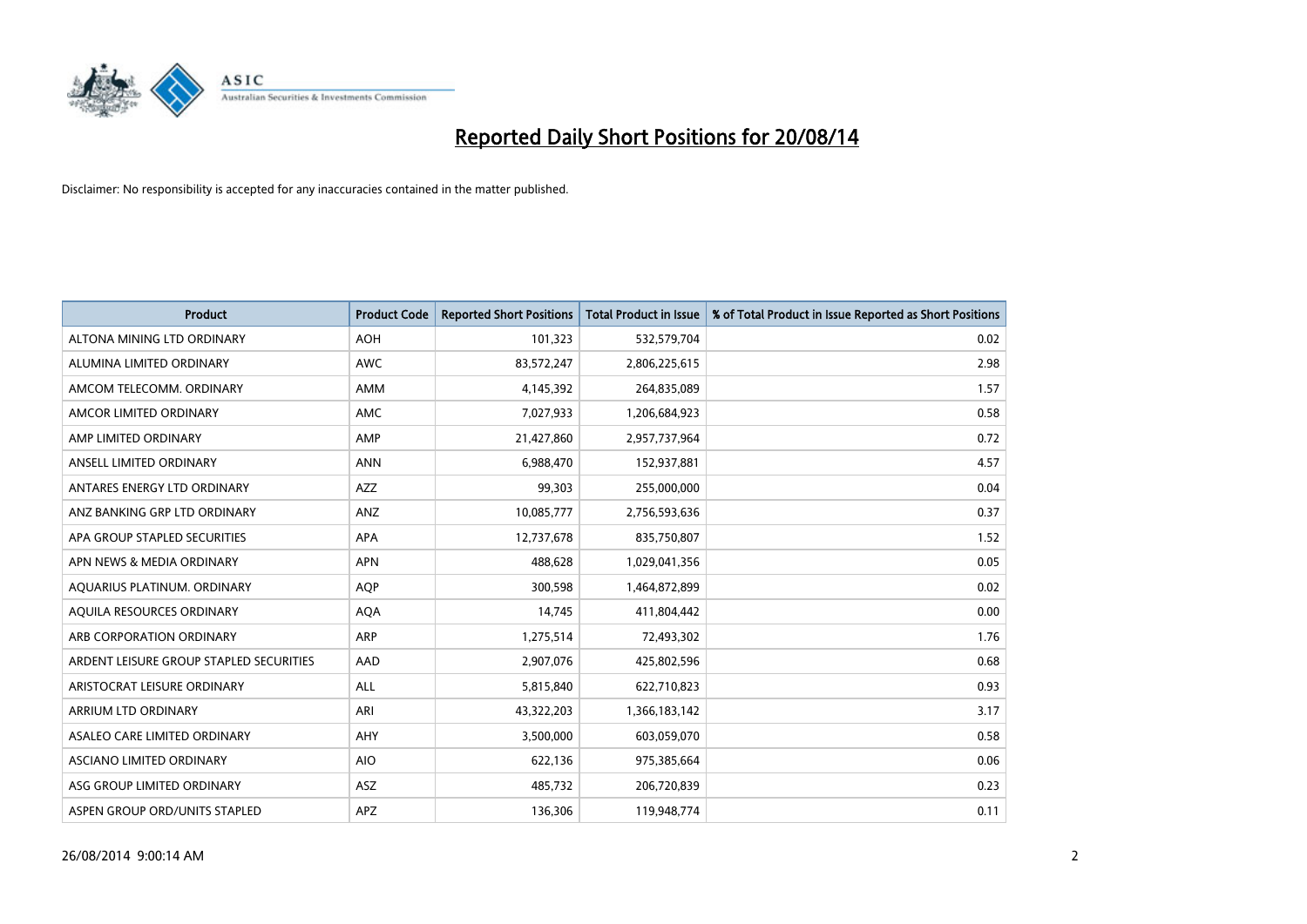

| <b>Product</b>                            | <b>Product Code</b> | <b>Reported Short Positions</b> | <b>Total Product in Issue</b> | % of Total Product in Issue Reported as Short Positions |
|-------------------------------------------|---------------------|---------------------------------|-------------------------------|---------------------------------------------------------|
| ASTRO JAP PROP GROUP STAPLED US PROHIBIT. | AJA                 | 29,423                          | 67,211,752                    | 0.04                                                    |
| ASX LIMITED ORDINARY                      | ASX                 | 5,388,393                       | 193,595,162                   | 2.78                                                    |
| ATLAS IRON LIMITED ORDINARY               | AGO                 | 144,034,446                     | 915,496,158                   | 15.73                                                   |
| ATRUM COAL NL ORDINARY                    | ATU                 | 179,779                         | 161,624,242                   | 0.11                                                    |
| AUCKLAND INTERNATION ORDINARY             | AIA                 | 30,781                          | 1,190,484,097                 | 0.00                                                    |
| AURIZON HOLDINGS LTD ORDINARY             | AZJ                 | 2,700,368                       | 2,137,284,503                 | 0.13                                                    |
| AUSDRILL LIMITED ORDINARY                 | ASL                 | 23,184,888                      | 312,277,224                   | 7.42                                                    |
| AUSENCO LIMITED ORDINARY                  | AAX                 | 1,249,305                       | 168,449,799                   | 0.74                                                    |
| AUSNET SERVICES STAPLED SECURITIES        | AST                 | 33,987,082                      | 3,425,244,162                 | 0.99                                                    |
| <b>AUSTAL LIMITED ORDINARY</b>            | ASB                 | 180,234                         | 346,379,377                   | 0.05                                                    |
| AUSTBROKERS HOLDINGS ORDINARY             | <b>AUB</b>          | 161,783                         | 59,955,596                    | 0.27                                                    |
| AUSTIN ENGINEERING ORDINARY               | <b>ANG</b>          | 1,443,362                       | 84,274,004                    | 1.71                                                    |
| AUSTRALAND PROPERTY STAPLED SECURITY      | <b>ALZ</b>          | 193,507                         | 581,797,922                   | 0.03                                                    |
| AUSTRALIAN AGRICULT, ORDINARY             | AAC                 | 2,665,299                       | 532,474,721                   | 0.50                                                    |
| AUSTRALIAN FOUNDAT, ORDINARY              | AFI                 | 100                             | 1,049,055,166                 | 0.00                                                    |
| AUSTRALIAN PHARM, ORDINARY                | API                 | 10,718,449                      | 488,115,883                   | 2.20                                                    |
| AUTOMOTIVE HOLDINGS ORDINARY              | AHE                 | 1,082,040                       | 306,437,941                   | 0.35                                                    |
| AVANCO RESOURCES LTD ORDINARY             | AVB                 | 17,755                          | 1,661,675,855                 | 0.00                                                    |
| AVEO GROUP STAPLED SECURITIES             | <b>AOG</b>          | 10,241,871                      | 500,111,460                   | 2.05                                                    |
| AWE LIMITED ORDINARY                      | <b>AWE</b>          | 628,057                         | 522,696,385                   | 0.12                                                    |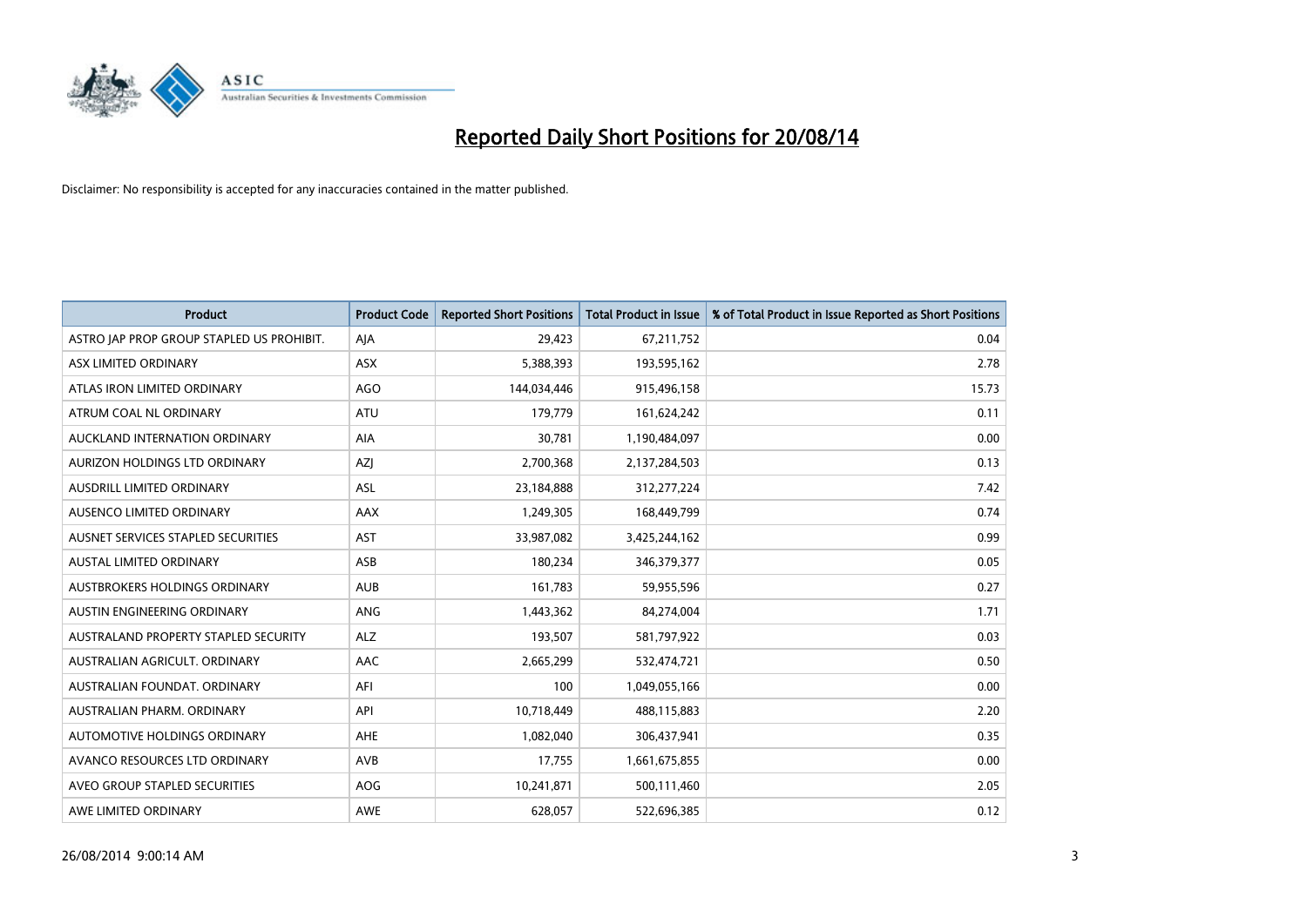

| <b>Product</b>                       | <b>Product Code</b> | <b>Reported Short Positions</b> | <b>Total Product in Issue</b> | % of Total Product in Issue Reported as Short Positions |
|--------------------------------------|---------------------|---------------------------------|-------------------------------|---------------------------------------------------------|
| <b>AZONTO PET LTD ORDINARY</b>       | APY                 | 1                               | 1,159,375,100                 | 0.00                                                    |
| AZUMAH RESOURCES ORDINARY            | <b>AZM</b>          | $\mathbf{1}$                    | 358,316,919                   | 0.00                                                    |
| BANDANNA ENERGY ORDINARY             | <b>BND</b>          | 24,235,792                      | 528,481,199                   | 4.59                                                    |
| BANK OF QUEENSLAND. ORDINARY         | <b>BOQ</b>          | 3,329,488                       | 362,516,534                   | 0.92                                                    |
| <b>BANNERMAN RESOURCES ORDINARY</b>  | <b>BMN</b>          | 296,291                         | 329,745,150                   | 0.09                                                    |
| <b>BASE RES LIMITED ORDINARY</b>     | <b>BSE</b>          | 5,515,197                       | 561,840,029                   | 0.98                                                    |
| BATHURST RES LTD. ORDINARY           | <b>BRL</b>          | 2,054,008                       | 947,828,434                   | 0.22                                                    |
| BC IRON LIMITED ORDINARY             | <b>BCI</b>          | 4,858,417                       | 124,345,439                   | 3.91                                                    |
| BEACH ENERGY LIMITED ORDINARY        | <b>BPT</b>          | 23,962,690                      | 1,292,897,806                 | 1.85                                                    |
| BEADELL RESOURCE LTD ORDINARY        | <b>BDR</b>          | 25,089,223                      | 798,657,280                   | 3.14                                                    |
| BEGA CHEESE LTD ORDINARY             | <b>BGA</b>          | 715,412                         | 152,245,802                   | 0.47                                                    |
| BENDIGO AND ADELAIDE ORDINARY        | <b>BEN</b>          | 13,831,608                      | 447,896,991                   | 3.09                                                    |
| BENTHAM IMF LTD ORDINARY             | <b>IMF</b>          | 3,638,091                       | 165,370,269                   | 2.20                                                    |
| BERKELEY RESOURCES ORDINARY          | <b>BKY</b>          | 194,023                         | 180,361,323                   | 0.11                                                    |
| BETASHARES ASX RES ETF UNITS         | <b>ORE</b>          | 512,000                         | 2,923,641                     | 17.51                                                   |
| BHP BILLITON LIMITED ORDINARY        | <b>BHP</b>          | 8,838,841                       | 3,211,691,105                 | 0.28                                                    |
| <b>BIGAIR GROUP LIMITED ORDINARY</b> | <b>BGL</b>          | 45,160                          | 172,872,340                   | 0.03                                                    |
| <b>BILLABONG ORDINARY</b>            | <b>BBG</b>          | 11,850,570                      | 990,370,034                   | 1.20                                                    |
| <b>BIONOMICS LIMITED ORDINARY</b>    | <b>BNO</b>          | 71,000                          | 417,356,567                   | 0.02                                                    |
| <b>BLACKHAM RESOURCES ORDINARY</b>   | <b>BLK</b>          | 128,700                         | 118,612,952                   | 0.11                                                    |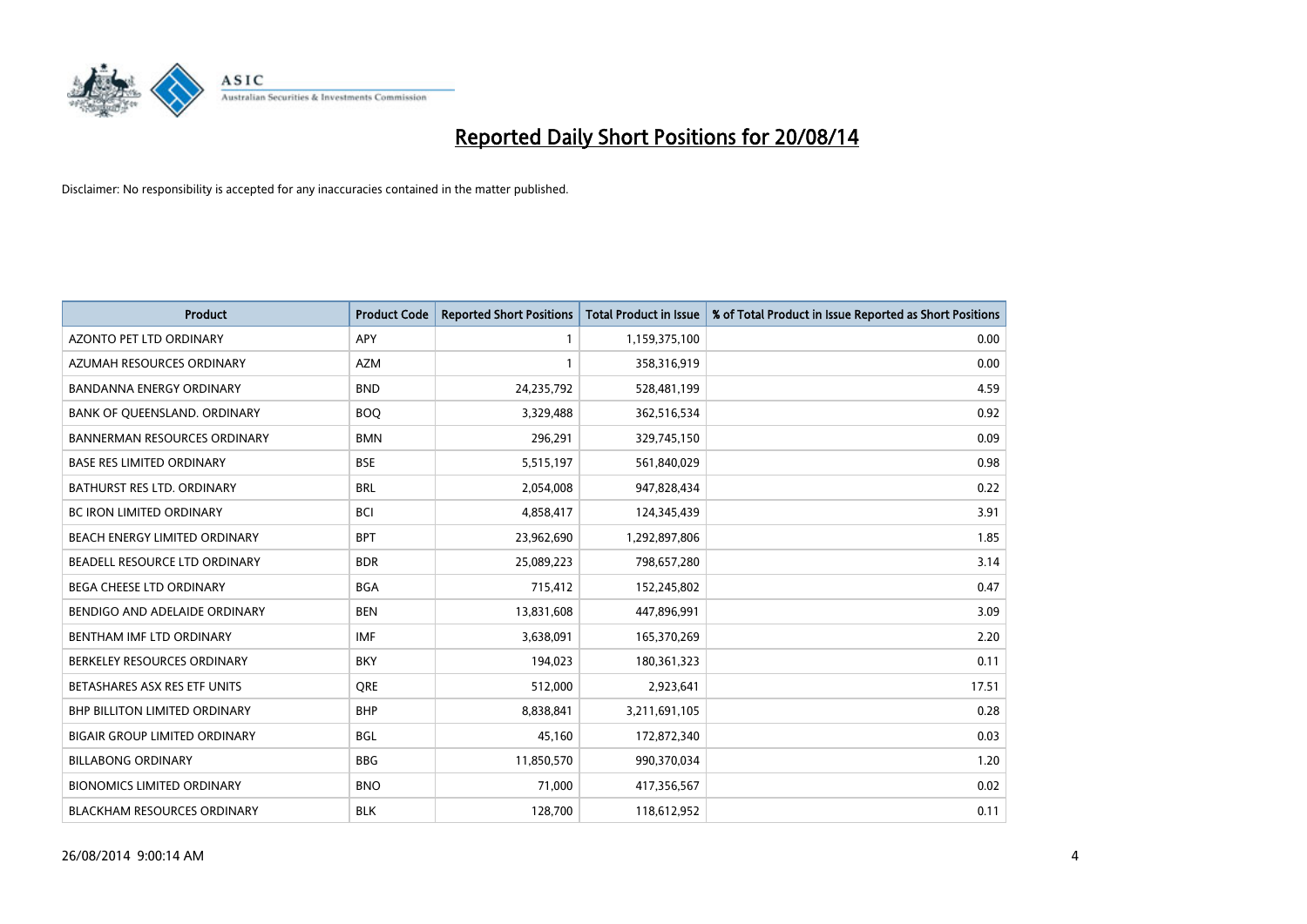

| Product                                       | <b>Product Code</b> | <b>Reported Short Positions</b> | <b>Total Product in Issue</b> | % of Total Product in Issue Reported as Short Positions |
|-----------------------------------------------|---------------------|---------------------------------|-------------------------------|---------------------------------------------------------|
| <b>BLACKMORES LIMITED ORDINARY</b>            | <b>BKL</b>          | 2,105                           | 17,114,947                    | 0.01                                                    |
| <b>BLACKTHORN RESOURCES ORD US PROHIBITED</b> | <b>BTR</b>          | 3,967                           | 164,285,950                   | 0.00                                                    |
| BLUESCOPE STEEL LTD ORDINARY                  | <b>BSL</b>          | 914,727                         | 558,848,896                   | 0.16                                                    |
| <b>BOART LONGYEAR ORDINARY</b>                | <b>BLY</b>          | 35,016,600                      | 461,163,412                   | 7.59                                                    |
| <b>BORAL LIMITED, ORDINARY</b>                | <b>BLD</b>          | 16,790,604                      | 782,736,249                   | 2.15                                                    |
| <b>BRADKEN LIMITED ORDINARY</b>               | <b>BKN</b>          | 16,990,042                      | 171,027,249                   | 9.93                                                    |
| <b>BRAMBLES LIMITED ORDINARY</b>              | <b>BXB</b>          | 2,313,211                       | 1,563,444,619                 | 0.15                                                    |
| BREVILLE GROUP LTD ORDINARY                   | <b>BRG</b>          | 2,880,362                       | 130,095,322                   | 2.21                                                    |
| <b>BRICKWORKS LIMITED ORDINARY</b>            | <b>BKW</b>          | 93,154                          | 148,038,996                   | 0.06                                                    |
| BT INVESTMENT MNGMNT ORDINARY                 | <b>BTT</b>          | 89                              | 284,384,906                   | 0.00                                                    |
| <b>BURU ENERGY ORDINARY</b>                   | <b>BRU</b>          | 18,413,863                      | 298,505,530                   | 6.17                                                    |
| <b>BWP TRUST ORDINARY UNITS</b>               | <b>BWP</b>          | 6,364,696                       | 634,395,195                   | 1.00                                                    |
| CABCHARGE AUSTRALIA ORDINARY                  | CAB                 | 11,247,275                      | 120,430,683                   | 9.34                                                    |
| CALTEX AUSTRALIA ORDINARY                     | <b>CTX</b>          | 2,143,285                       | 270,000,000                   | 0.79                                                    |
| CAPE LAMBERT RES LTD ORDINARY                 | <b>CFE</b>          | 5,476,500                       | 632,227,857                   | 0.87                                                    |
| <b>CAPITOL HEALTH ORDINARY</b>                | CAJ                 | 359,639                         | 431,180,115                   | 0.08                                                    |
| <b>CARDNO LIMITED ORDINARY</b>                | CDD                 | 7,383,243                       | 163,266,973                   | 4.52                                                    |
| CARNARVON PETROLEUM ORDINARY                  | <b>CVN</b>          | 734                             | 987,176,977                   | 0.00                                                    |
| CARSALES.COM LTD ORDINARY                     | <b>CRZ</b>          | 7,600,857                       | 237,828,965                   | 3.20                                                    |
| <b>CASH CONVERTERS ORDINARY</b>               | CCV                 | 8,335,367                       | 428,886,124                   | 1.94                                                    |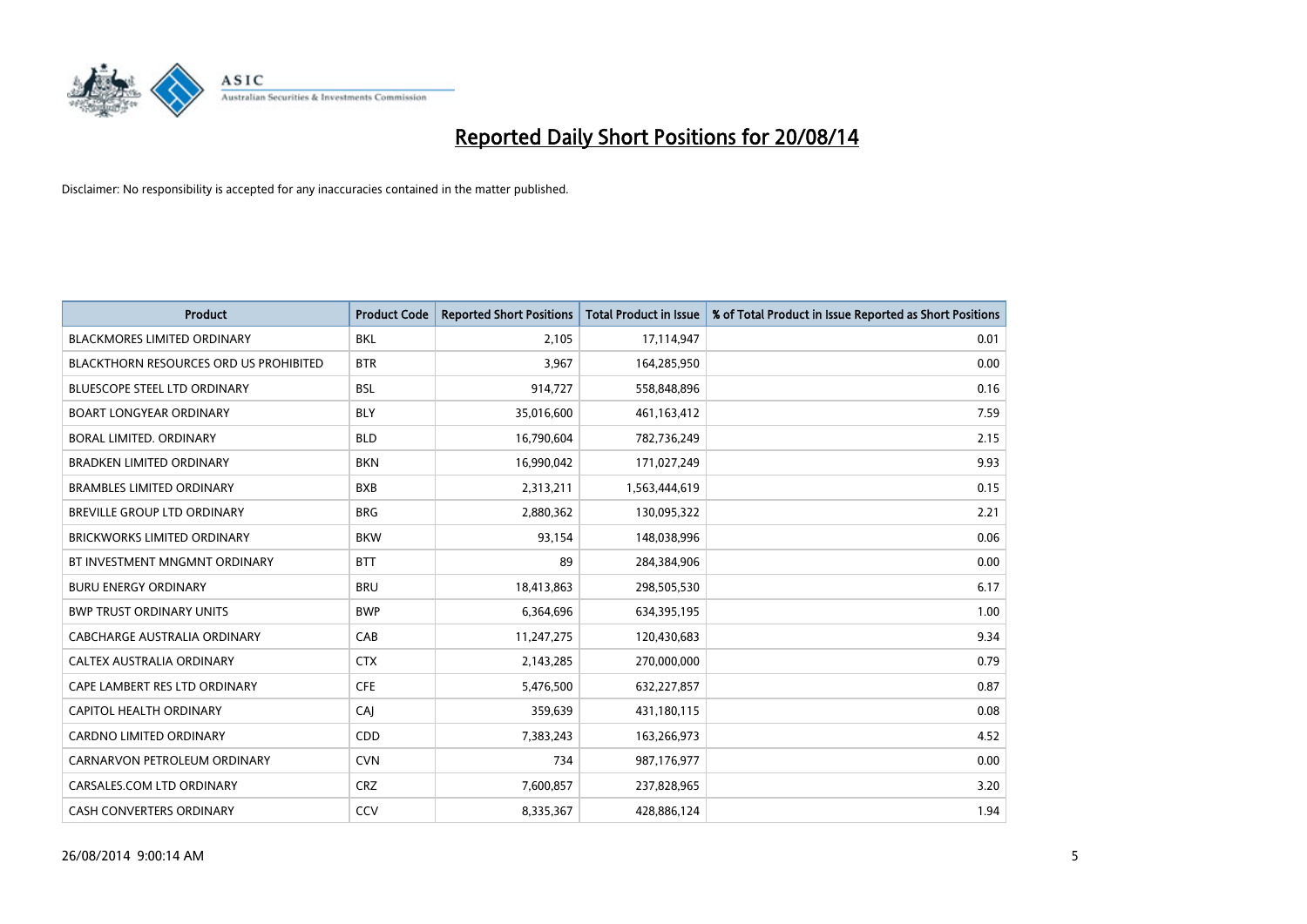

| <b>Product</b>                          | <b>Product Code</b> | <b>Reported Short Positions</b> | <b>Total Product in Issue</b> | % of Total Product in Issue Reported as Short Positions |
|-----------------------------------------|---------------------|---------------------------------|-------------------------------|---------------------------------------------------------|
| CEDAR WOODS PROP. ORDINARY              | <b>CWP</b>          | 84.654                          | 78,336,371                    | 0.11                                                    |
| CENTRAL PETROLEUM ORDINARY              | <b>CTP</b>          | 377,629                         | 348,718,957                   | 0.11                                                    |
| CFS RETAIL TRUST GRP STAPLED SECURITIES | <b>CFX</b>          | 58,087,355                      | 3,018,050,810                 | 1.92                                                    |
| <b>CHALLENGER LIMITED ORDINARY</b>      | <b>CGF</b>          | 318,770                         | 530,862,585                   | 0.06                                                    |
| CHARTER HALL GROUP STAPLED US PROHIBIT. | <b>CHC</b>          | 619,820                         | 347,989,262                   | 0.18                                                    |
| <b>CHARTER HALL RETAIL UNITS</b>        | CQR                 | 10,255,044                      | 369,040,750                   | 2.78                                                    |
| <b>CHORUS LIMITED ORDINARY</b>          | <b>CNU</b>          | 118,765                         | 396,369,767                   | 0.03                                                    |
| COAL OF AFRICA LTD ORDINARY             | <b>CZA</b>          | 426                             | 1,048,368,613                 | 0.00                                                    |
| <b>COALSPUR MINES LTD ORDINARY</b>      | <b>CPL</b>          | 2,266,587                       | 641,544,455                   | 0.35                                                    |
| <b>COBAR CONSOLIDATED ORDINARY</b>      | CCU                 | 100,000                         | 329,715,353                   | 0.03                                                    |
| COCA-COLA AMATIL ORDINARY               | <b>CCL</b>          | 12,491,934                      | 763,590,249                   | 1.64                                                    |
| <b>COCHLEAR LIMITED ORDINARY</b>        | <b>COH</b>          | 8,583,670                       | 57,062,020                    | 15.04                                                   |
| COCKATOO COAL ORDINARY                  | <b>COK</b>          | 167,987                         | 4,560,196,928                 | 0.00                                                    |
| <b>CODAN LIMITED ORDINARY</b>           | <b>CDA</b>          | 404,202                         | 176,969,924                   | 0.23                                                    |
| <b>COFFEY INTERNATIONAL ORDINARY</b>    | <b>COF</b>          | 7,994                           | 255,833,165                   | 0.00                                                    |
| <b>COKAL LTD ORDINARY</b>               | <b>CKA</b>          | 6,820                           | 471,103,926                   | 0.00                                                    |
| <b>COLLECTION HOUSE ORDINARY</b>        | <b>CLH</b>          | 2,173,413                       | 129,717,785                   | 1.68                                                    |
| <b>COLLINS FOODS LTD ORDINARY</b>       | <b>CKF</b>          | 100,000                         | 93,000,003                    | 0.11                                                    |
| COMMONWEALTH BANK, ORDINARY             | <b>CBA</b>          | 14,230,198                      | 1,621,319,194                 | 0.88                                                    |
| COMMONWEALTH BANK, PERP.EXC.(PERLS VI)  | <b>CBAPC</b>        | 46                              | 20,000,000                    | 0.00                                                    |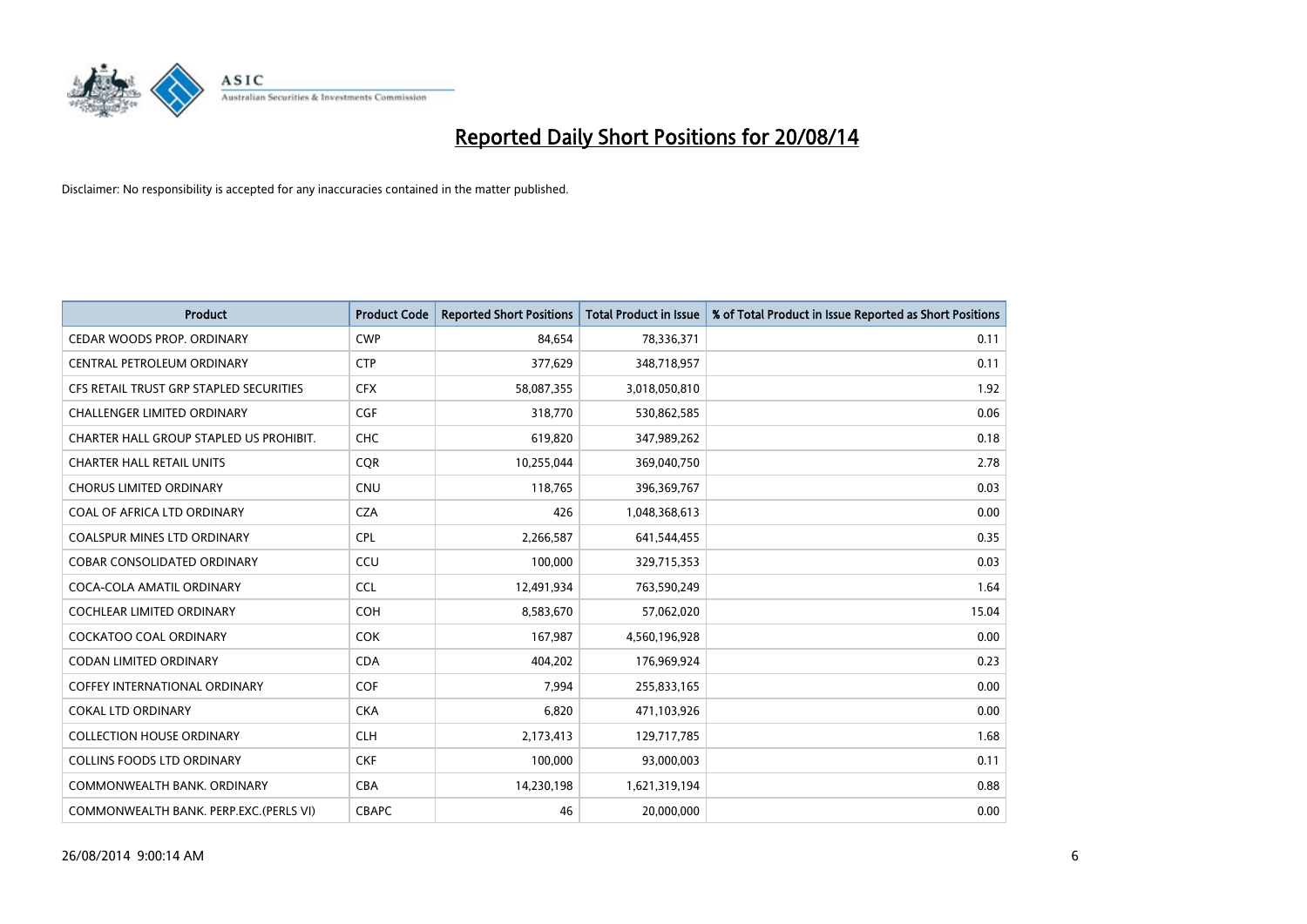

| <b>Product</b>                          | <b>Product Code</b> | <b>Reported Short Positions</b> | <b>Total Product in Issue</b> | % of Total Product in Issue Reported as Short Positions |
|-----------------------------------------|---------------------|---------------------------------|-------------------------------|---------------------------------------------------------|
| <b>COMPASS RESOURCES ORDINARY</b>       | <b>CMR</b>          | 7,472                           | 1,403,744,100                 | 0.00                                                    |
| COMPUTERSHARE LTD ORDINARY              | <b>CPU</b>          | 7,154,446                       | 556,203,079                   | 1.29                                                    |
| COOPER ENERGY LTD ORDINARY              | <b>COE</b>          | 245,340                         | 329,235,509                   | 0.07                                                    |
| <b>CORP TRAVEL LIMITED ORDINARY</b>     | <b>CTD</b>          | 303,762                         | 89,931,376                    | 0.34                                                    |
| <b>COVER-MORE GRP LTD ORDINARY</b>      | <b>CVO</b>          | 7,450,365                       | 317,750,000                   | 2.34                                                    |
| <b>CREDIT CORP GROUP ORDINARY</b>       | <b>CCP</b>          | 280,501                         | 46,131,882                    | 0.61                                                    |
| <b>CROMWELL PROP STAPLED SECURITIES</b> | <b>CMW</b>          | 11,426,384                      | 1,730,065,823                 | 0.66                                                    |
| <b>CROWE HORWATH AUS ORDINARY</b>       | <b>CRH</b>          | 463,755                         | 273,005,429                   | 0.17                                                    |
| <b>CROWN RESORTS LTD ORDINARY</b>       | <b>CWN</b>          | 5,999,223                       | 728,394,185                   | 0.82                                                    |
| <b>CSG LIMITED ORDINARY</b>             | CSV                 | 120,604                         | 279,290,492                   | 0.04                                                    |
| <b>CSL LIMITED ORDINARY</b>             | <b>CSL</b>          | 1,972,409                       | 474,588,196                   | 0.42                                                    |
| <b>CSR LIMITED ORDINARY</b>             | <b>CSR</b>          | 18,119,030                      | 506,000,315                   | 3.58                                                    |
| <b>CUDECO LIMITED ORDINARY</b>          | CDU                 | 8,577,134                       | 235,425,143                   | 3.64                                                    |
| DART ENERGY LTD ORDINARY                | <b>DTE</b>          | 600,693                         | 1,108,752,733                 | 0.05                                                    |
| DATA#3 LIMITED ORDINARY                 | <b>DTL</b>          | 182,031                         | 153,974,950                   | 0.12                                                    |
| <b>DECMIL GROUP LIMITED ORDINARY</b>    | <b>DCG</b>          | 1,253,906                       | 168,657,794                   | 0.74                                                    |
| DEEP YELLOW LIMITED ORDINARY            | <b>DYL</b>          | 947                             | 1,708,965,890                 | 0.00                                                    |
| DEXUS PROPERTY GROUP STAPLED UNITS      | <b>DXS</b>          | 24,182,899                      | 5,433,110,810                 | 0.45                                                    |
| DICK SMITH HLDGS ORDINARY               | <b>DSH</b>          | 19,998,127                      | 236,511,364                   | 8.46                                                    |
| DISCOVERY METALS LTD ORDINARY           | <b>DML</b>          | 1,277,631                       | 644,039,581                   | 0.20                                                    |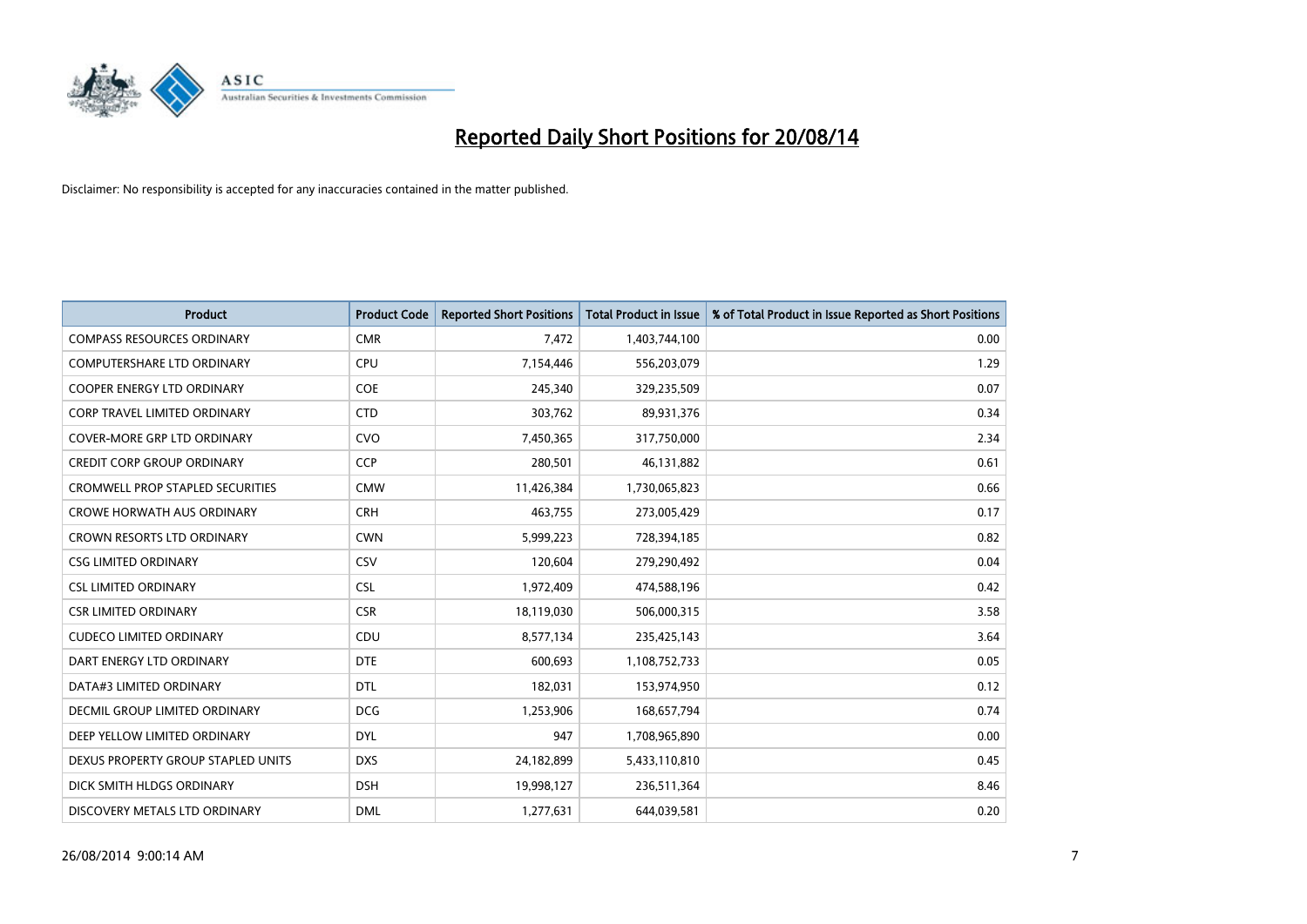

| <b>Product</b>                       | <b>Product Code</b> | <b>Reported Short Positions</b> | <b>Total Product in Issue</b> | % of Total Product in Issue Reported as Short Positions |
|--------------------------------------|---------------------|---------------------------------|-------------------------------|---------------------------------------------------------|
| DOMINO PIZZA ENTERPR ORDINARY        | <b>DMP</b>          | 1,680,456                       | 85,933,273                    | 1.96                                                    |
| DONACO INTERNATIONAL ORDINARY        | <b>DNA</b>          | 3,113,995                       | 460,293,231                   | 0.68                                                    |
| DORAY MINERALS LTD ORDINARY          | <b>DRM</b>          | 132,128                         | 164,759,256                   | 0.08                                                    |
| DOWNER EDI LIMITED ORDINARY          | <b>DOW</b>          | 21,252,998                      | 435,399,975                   | 4.88                                                    |
| DRILLSEARCH ENERGY ORDINARY          | <b>DLS</b>          | 19,076,657                      | 438,808,035                   | 4.35                                                    |
| DUET GROUP STAPLED US PROHIBIT.      | <b>DUE</b>          | 5,623,587                       | 1,317,809,323                 | 0.43                                                    |
| DUKETON MINING ORDINARY              | <b>DKM</b>          | 3.894                           | 82,524,812                    | 0.00                                                    |
| DULUXGROUP LIMITED ORDINARY          | <b>DLX</b>          | 481,806                         | 383,503,942                   | 0.13                                                    |
| DWS LTD ORDINARY                     | <b>DWS</b>          | 195,096                         | 132,362,763                   | 0.15                                                    |
| ECHO ENTERTAINMENT ORDINARY          | EGP                 | 5,051,280                       | 825,672,730                   | 0.61                                                    |
| ELDERS LIMITED ORDINARY              | <b>ELD</b>          | 19,161,299                      | 455,013,329                   | 4.21                                                    |
| ELEMENTAL MINERALS ORDINARY          | ELM                 | 94,536                          | 315,663,391                   | 0.03                                                    |
| <b>EMECO HOLDINGS ORDINARY</b>       | EHL                 | 7,591,381                       | 599,675,707                   | 1.27                                                    |
| <b>ENDEAVOUR MIN CORP CDI 1:1</b>    | <b>EVR</b>          | 31,265                          | 50,014,634                    | 0.06                                                    |
| <b>ENERGY DEVELOPMENTS ORDINARY</b>  | <b>ENE</b>          | 1,055,600                       | 169,673,095                   | 0.62                                                    |
| <b>ENERGY RESOURCES ORDINARY 'A'</b> | <b>ERA</b>          | 11,602,679                      | 517,725,062                   | 2.24                                                    |
| <b>ENERGY WORLD CORPOR. ORDINARY</b> | <b>EWC</b>          | 42,648,565                      | 1,734,166,672                 | 2.46                                                    |
| <b>ENVESTRA LIMITED ORDINARY</b>     | <b>ENV</b>          | 342,952                         | 1,796,808,474                 | 0.02                                                    |
| EQUATORIAL RES LTD ORDINARY          | EQX                 | 174                             | 122,185,353                   | 0.00                                                    |
| EQUITY TRUSTEES ORDINARY             | EQT                 | 323,019                         | 19,105,788                    | 1.69                                                    |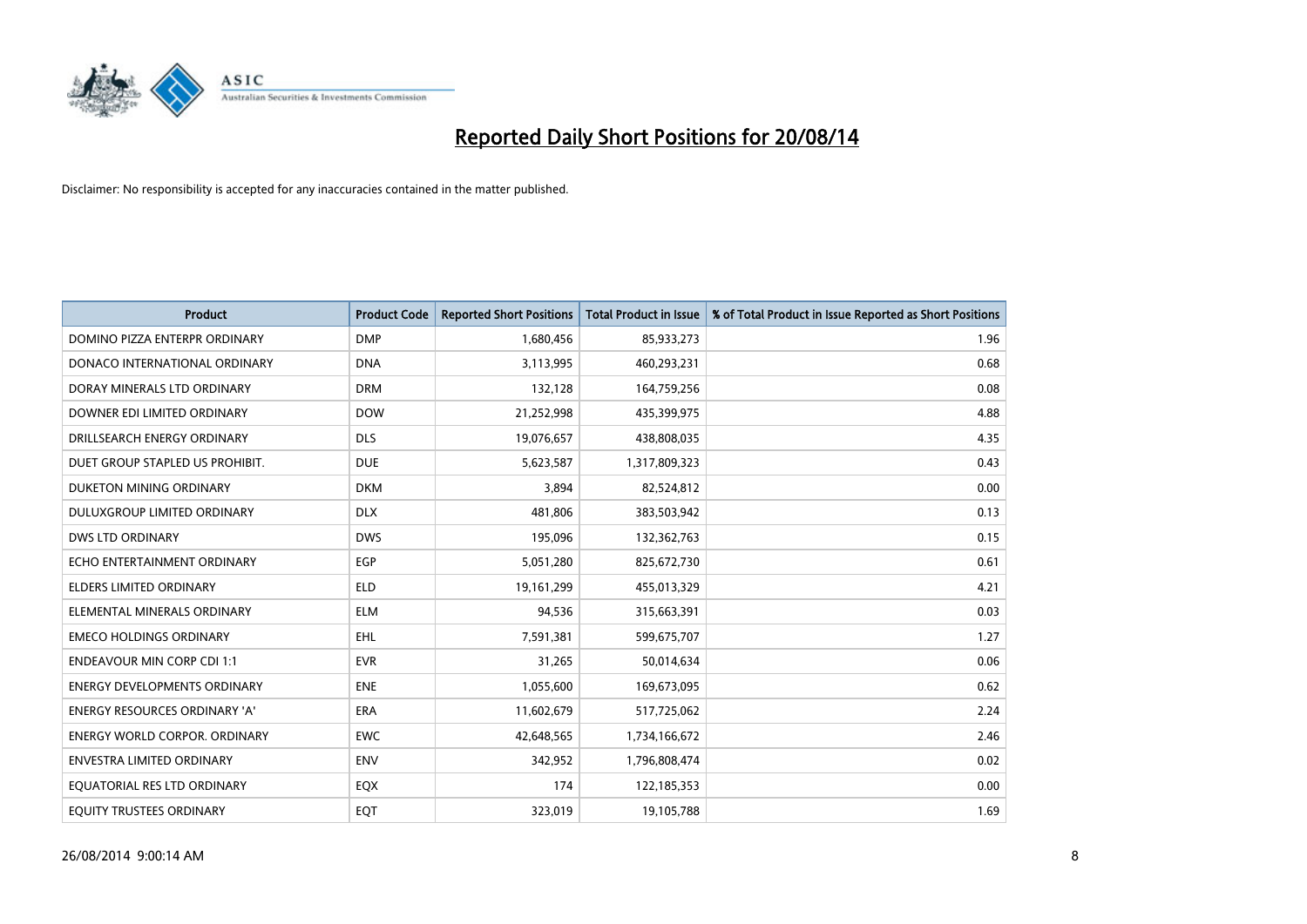

| Product                                | <b>Product Code</b> | <b>Reported Short Positions</b> | <b>Total Product in Issue</b> | % of Total Product in Issue Reported as Short Positions |
|----------------------------------------|---------------------|---------------------------------|-------------------------------|---------------------------------------------------------|
| ERM POWER LIMITED ORDINARY             | EPW                 | 738,696                         | 239,269,727                   | 0.31                                                    |
| EVOLUTION MINING LTD ORDINARY          | <b>EVN</b>          | 28,060,446                      | 712,493,836                   | 3.94                                                    |
| FAIRFAX MEDIA LTD ORDINARY             | <b>FXI</b>          | 61,648,085                      | 2,351,955,725                 | 2.62                                                    |
| FANTASTIC HOLDINGS ORDINARY            | <b>FAN</b>          | 14,654                          | 103,068,398                   | 0.01                                                    |
| <b>FAR LTD ORDINARY</b>                | <b>FAR</b>          | 2,771,150                       | 2,699,846,742                 | 0.10                                                    |
| FEDERATION CNTRES ORD/UNIT STAPLED SEC | <b>FDC</b>          | 865,413                         | 1,427,641,565                 | 0.06                                                    |
| FINBAR GROUP LIMITED ORDINARY          | <b>FRI</b>          | 8,102                           | 227,018,204                   | 0.00                                                    |
| FISHER & PAYKEL H. ORDINARY            | <b>FPH</b>          | 6,984                           | 555,611,353                   | 0.00                                                    |
| FLEETWOOD CORP ORDINARY                | <b>FWD</b>          | 2,088,077                       | 60,581,211                    | 3.45                                                    |
| FLETCHER BUILDING ORDINARY             | <b>FBU</b>          | 1,167,948                       | 687,854,788                   | 0.17                                                    |
| FLEXIGROUP LIMITED ORDINARY            | <b>FXL</b>          | 3,431,756                       | 304,096,060                   | 1.13                                                    |
| FLIGHT CENTRE TRAVEL ORDINARY          | <b>FLT</b>          | 5,551,977                       | 100,576,977                   | 5.52                                                    |
| FLINDERS MINES LTD ORDINARY            | <b>FMS</b>          | 12,900,000                      | 2,400,995,602                 | 0.54                                                    |
| <b>FOCUS MINERALS LTD ORDINARY</b>     | <b>FML</b>          | 1,640,685                       | 9,137,375,877                 | 0.02                                                    |
| <b>FOLKESTONE EDU TRUST UNITS</b>      | <b>FET</b>          | 15,419                          | 205,069,661                   | 0.01                                                    |
| FONTERRA SHARE FUND ORDINARY UNITS     | <b>FSF</b>          | 83                              | 109,777,717                   | 0.00                                                    |
| FORTESCUE METALS GRP ORDINARY          | <b>FMG</b>          | 227,831,367                     | 3,113,798,151                 | 7.32                                                    |
| FREEDOM FOOD LTD ORDINARY              | <b>FNP</b>          | 3,870                           | 150,695,371                   | 0.00                                                    |
| <b>G.U.D. HOLDINGS ORDINARY</b>        | GUD                 | 2,523,154                       | 70,939,492                    | 3.56                                                    |
| <b>G8 EDUCATION LIMITED ORDINARY</b>   | <b>GEM</b>          | 14,951,093                      | 332,073,918                   | 4.50                                                    |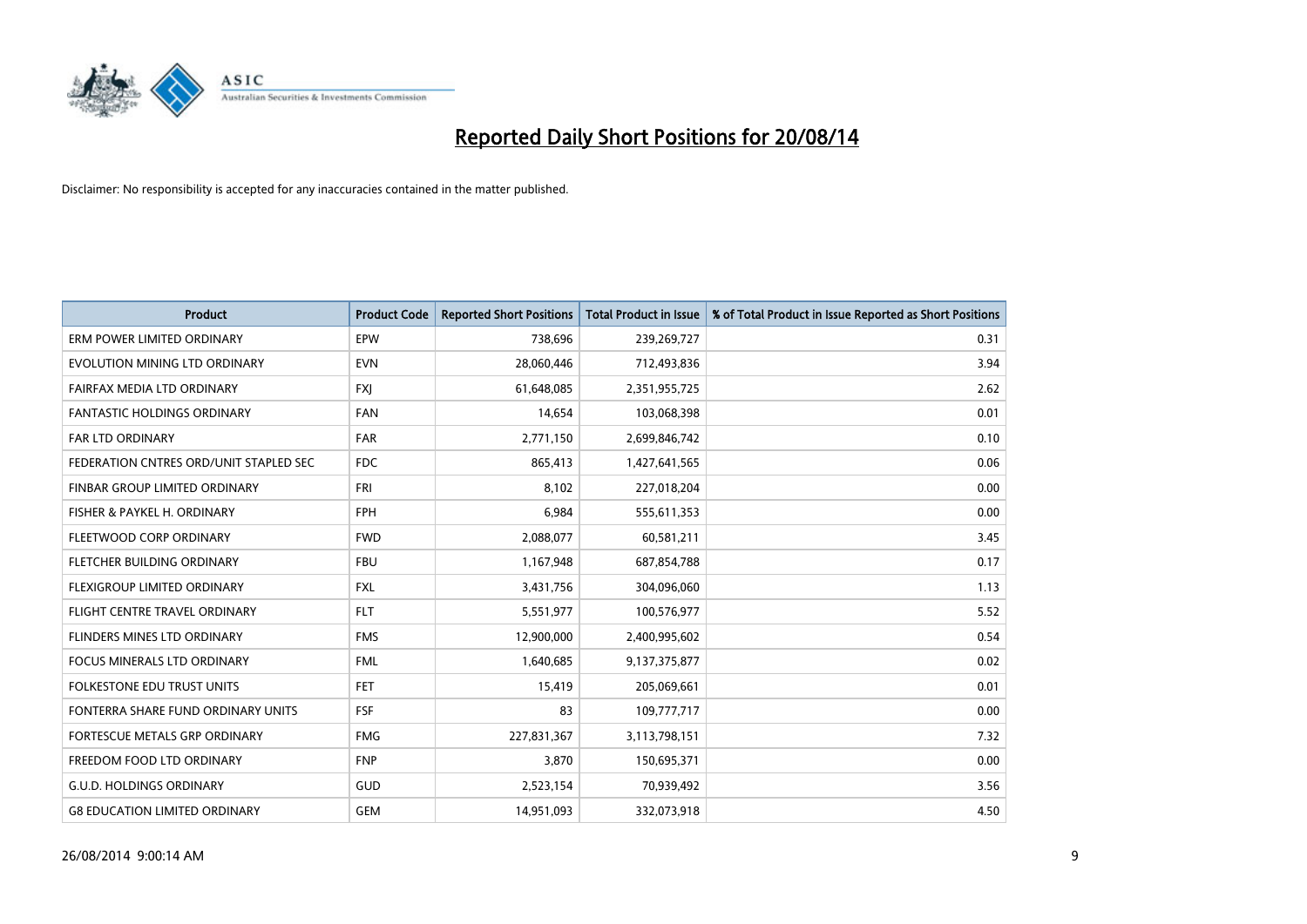

| <b>Product</b>                                   | <b>Product Code</b> | <b>Reported Short Positions</b> | <b>Total Product in Issue</b> | % of Total Product in Issue Reported as Short Positions |
|--------------------------------------------------|---------------------|---------------------------------|-------------------------------|---------------------------------------------------------|
| <b>GDI PROPERTY GRP STAPLED SECURITIES</b>       | GDI                 | 168,323                         | 567,575,025                   | 0.03                                                    |
| <b>GENWORTH MORTGAGE ORDINARY</b>                | <b>GMA</b>          | 356,951                         | 650,000,000                   | 0.05                                                    |
| <b>GEODYNAMICS LIMITED ORDINARY</b>              | GDY                 | 819                             | 435,880,130                   | 0.00                                                    |
| <b>GINDALBIE METALS LTD ORDINARY</b>             | GBG                 | 34,832,500                      | 1,494,884,657                 | 2.33                                                    |
| <b>GOLD ROAD RES LTD ORDINARY</b>                | GOR                 | 1,386,375                       | 515,419,042                   | 0.27                                                    |
| <b>GOODMAN FIELDER, ORDINARY</b>                 | <b>GFF</b>          | 10,469,323                      | 1,955,559,207                 | 0.54                                                    |
| <b>GOODMAN GROUP STAPLED</b>                     | GMG                 | 9,525,291                       | 1,727,685,976                 | 0.55                                                    |
| <b>GPT GROUP STAPLED SEC.</b>                    | GPT                 | 4,108,264                       | 1,685,460,955                 | 0.24                                                    |
| <b>GRAINCORP LIMITED A CLASS ORDINARY</b>        | <b>GNC</b>          | 12,481,778                      | 228,855,628                   | 5.45                                                    |
| <b>GRANGE RESOURCES, ORDINARY</b>                | GRR                 | 5,796,884                       | 1,157,097,869                 | 0.50                                                    |
| <b>GREENCROSS LIMITED ORDINARY</b>               | GXL                 | 2,552,156                       | 110,654,390                   | 2.31                                                    |
| <b>GREENLAND MIN EN LTD ORDINARY</b>             | GGG                 | 5,469,872                       | 668,464,377                   | 0.82                                                    |
| <b>GREENLAND MIN EN LTD RIGHTS 26-JUN-14</b>     | GGGR                | 4,630                           | 88,685,050                    | 0.01                                                    |
| <b>GROWTHPOINT PROPERTY ORD/UNIT STAPLED SEC</b> | GOZ                 | 33,395                          | 540,115,360                   | 0.01                                                    |
| <b>GRYPHON MINERALS LTD ORDINARY</b>             | GRY                 | 4,386,352                       | 401,115,935                   | 1.09                                                    |
| GUILDFORD COAL LTD ORDINARY                      | <b>GUF</b>          | 522,502                         | 845,190,354                   | 0.06                                                    |
| <b>GWA GROUP LTD ORDINARY</b>                    | <b>GWA</b>          | 16,863,379                      | 306,533,770                   | 5.50                                                    |
| <b>HARVEY NORMAN ORDINARY</b>                    | <b>HVN</b>          | 46,821,093                      | 1,062,316,784                 | 4.41                                                    |
| HEALTHSCOPE LIMITED. ORDINARY                    | <b>HSO</b>          | 250,000                         | 1,732,094,838                 | 0.01                                                    |
| <b>HENDERSON GROUP CDI 1:1</b>                   | <b>HGG</b>          | 1,966,651                       | 664,599,011                   | 0.30                                                    |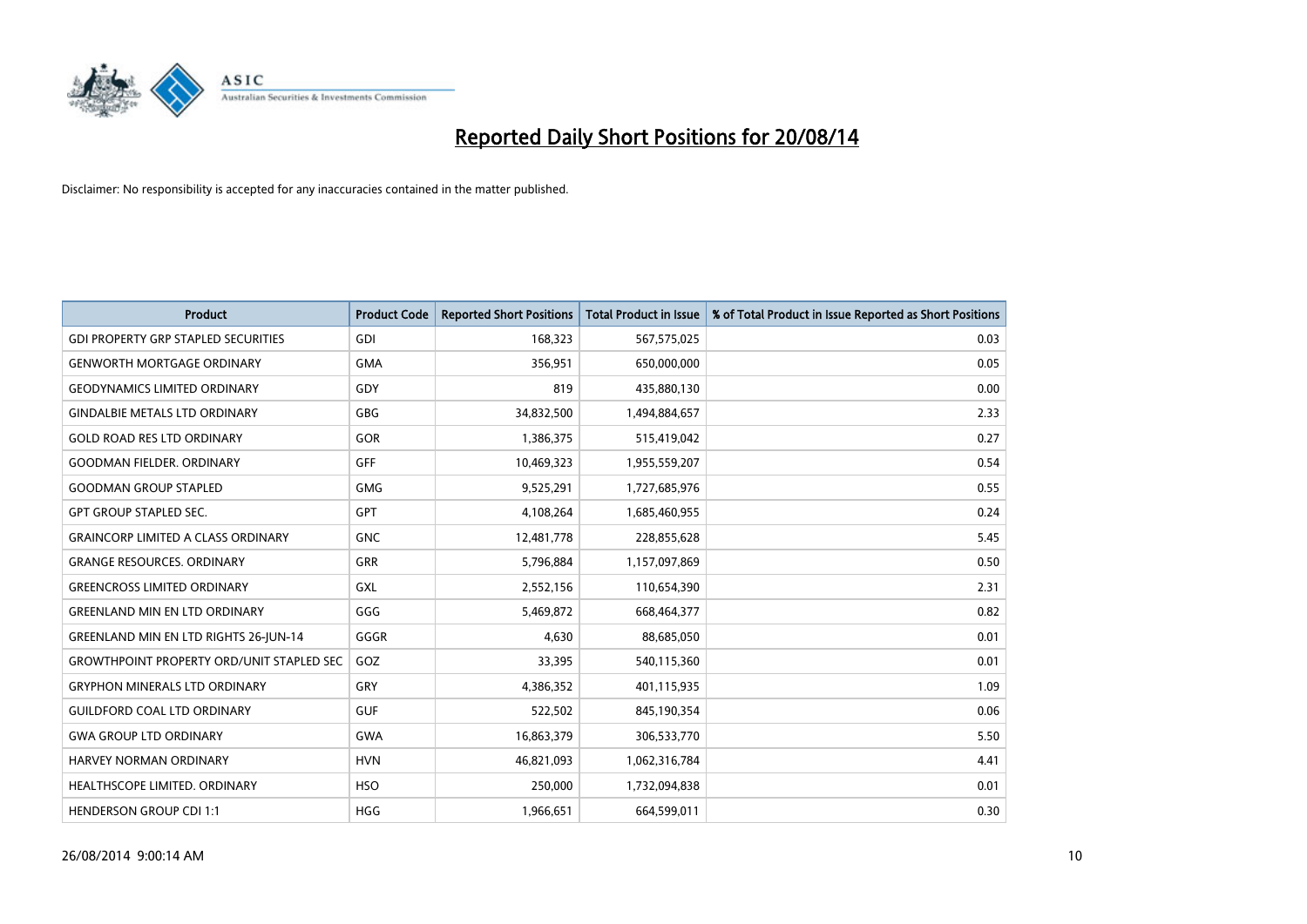

| <b>Product</b>                           | <b>Product Code</b> | <b>Reported Short Positions</b> | Total Product in Issue | % of Total Product in Issue Reported as Short Positions |
|------------------------------------------|---------------------|---------------------------------|------------------------|---------------------------------------------------------|
| HFA HOLDINGS LIMITED ORDINARY            | <b>HFA</b>          | 3.809                           | 162,147,897            | 0.00                                                    |
| <b>HIGHFIELD RES LTD ORDINARY</b>        | <b>HFR</b>          | 31,083                          | 155,825,003            | 0.02                                                    |
| <b>HILLS LTD ORDINARY</b>                | HIL                 | 42,094                          | 234,192,711            | 0.02                                                    |
| HORIZON OIL LIMITED ORDINARY             | <b>HZN</b>          | 43,983,788                      | 1,301,981,265          | 3.38                                                    |
| <b>HOTEL PROPERTY STAPLED</b>            | <b>HPI</b>          | 46,000                          | 132,870,000            | 0.03                                                    |
| <b>IBUY GROUP LTD ORDINARY</b>           | <b>IBY</b>          | 13,988                          | 426,069,834            | 0.00                                                    |
| <b>ICAR ASIA LTD ORDINARY</b>            | ICQ                 | 67,461                          | 122,502,174            | 0.06                                                    |
| <b>ICON ENERGY LIMITED ORDINARY</b>      | <b>ICN</b>          | 806,640                         | 615,774,351            | 0.13                                                    |
| <b>IINET LIMITED ORDINARY</b>            | <b>IIN</b>          | 7,470,569                       | 161,238,847            | 4.63                                                    |
| <b>ILUKA RESOURCES ORDINARY</b>          | <b>ILU</b>          | 41,254,949                      | 418,700,517            | 9.85                                                    |
| <b>IMDEX LIMITED ORDINARY</b>            | <b>IMD</b>          | 2,517,739                       | 212,110,368            | 1.19                                                    |
| <b>IMX RESOURCES LTD ORDINARY</b>        | <b>IXR</b>          | $\mathbf{1}$                    | 451,497,138            | 0.00                                                    |
| <b>INCITEC PIVOT ORDINARY</b>            | <b>IPL</b>          | 47,146,779                      | 1,654,998,197          | 2.85                                                    |
| <b>INDEPENDENCE GROUP ORDINARY</b>       | <b>IGO</b>          | 187,781                         | 234,253,306            | 0.08                                                    |
| <b>INDOPHIL RESOURCES ORDINARY</b>       | <b>IRN</b>          | 1,852,424                       | 1,203,146,194          | 0.15                                                    |
| <b>INDUSTRIA REIT STAPLED</b>            | <b>IDR</b>          | 103,655                         | 125,000,001            | 0.08                                                    |
| <b>INFIGEN ENERGY STAPLED SECURITIES</b> | IFN                 | 2,595,499                       | 764,993,434            | 0.34                                                    |
| INGENIA GROUP STAPLED SECURITIES         | <b>INA</b>          | 1,921,805                       | 678,058,232            | 0.28                                                    |
| <b>INSURANCE AUSTRALIA ORDINARY</b>      | <b>IAG</b>          | 9,628,239                       | 2,341,618,048          | 0.41                                                    |
| <b>INTREPID MINES ORDINARY</b>           | <b>IAU</b>          | 2,948,386                       | 557,500,888            | 0.53                                                    |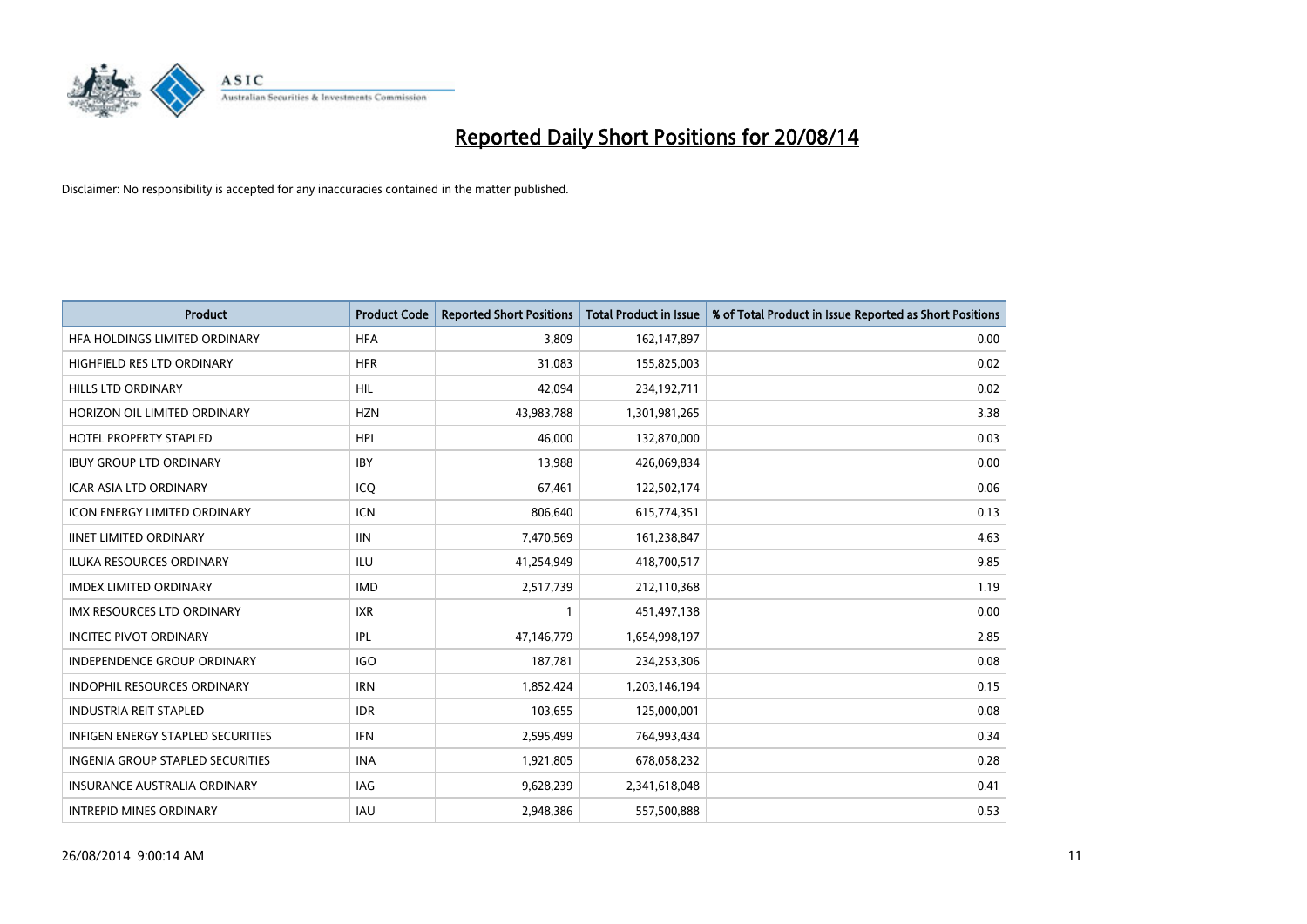

| <b>Product</b>                                | <b>Product Code</b> | <b>Reported Short Positions</b> | <b>Total Product in Issue</b> | % of Total Product in Issue Reported as Short Positions |
|-----------------------------------------------|---------------------|---------------------------------|-------------------------------|---------------------------------------------------------|
| <b>INVESTA OFFICE FUND STAPLED SECURITIES</b> | <b>IOF</b>          | 1,112,624                       | 614,047,458                   | 0.18                                                    |
| <b>INVOCARE LIMITED ORDINARY</b>              | IVC                 | 6,027,280                       | 110,030,298                   | 5.48                                                    |
| <b>IOOF HOLDINGS LTD ORDINARY</b>             | IFL                 | 11,141,820                      | 232,118,034                   | 4.80                                                    |
| <b>IPROPERTY GROUP LTD ORDINARY</b>           | <b>IPP</b>          | 2,836,502                       | 181,703,204                   | 1.56                                                    |
| <b>IRESS LIMITED ORDINARY</b>                 | <b>IRE</b>          | 5,941,839                       | 159,097,319                   | 3.73                                                    |
| <b>IRON ORE HOLDINGS ORDINARY</b>             | <b>IOH</b>          | 16,649                          | 161,174,005                   | 0.01                                                    |
| <b>ISELECT LTD ORDINARY</b>                   | <b>ISU</b>          | 883,400                         | 260,889,894                   | 0.34                                                    |
| <b>ISENTIA GROUP LTD ORDINARY</b>             | <b>ISD</b>          | 15,323                          | 200,000,001                   | 0.01                                                    |
| JAMES HARDIE INDUST CHESS DEPOSITARY INT      | <b>IHX</b>          | 6,155,597                       | 444,867,063                   | 1.38                                                    |
| <b>JAPARA HEALTHCARE LT ORDINARY</b>          | <b>IHC</b>          | 3,458,316                       | 262,500,000                   | 1.32                                                    |
| <b>JB HI-FI LIMITED ORDINARY</b>              | <b>IBH</b>          | 10,826,312                      | 98,947,309                    | 10.94                                                   |
| <b>KAGARA LTD ORDINARY</b>                    | KZL                 | 34,720                          | 798,953,117                   | 0.00                                                    |
| KAROON GAS AUSTRALIA ORDINARY                 | <b>KAR</b>          | 19,817,828                      | 255,841,581                   | 7.75                                                    |
| KATHMANDU HOLD LTD ORDINARY                   | <b>KMD</b>          | 2,328,971                       | 200,633,469                   | 1.16                                                    |
| <b>KBL MINING LIMITED ORDINARY</b>            | <b>KBL</b>          | 1,820                           | 393,535,629                   | 0.00                                                    |
| KIBARAN RESOURCES ORDINARY                    | <b>KNL</b>          | 200                             | 120,309,585                   | 0.00                                                    |
| KINGSGATE CONSOLID. ORDINARY                  | <b>KCN</b>          | 9,315,314                       | 223,584,937                   | 4.17                                                    |
| KINGSROSE MINING LTD ORDINARY                 | <b>KRM</b>          | 478,052                         | 358,611,493                   | 0.13                                                    |
| <b>KOGI IRON LTD ORDINARY</b>                 | <b>KFE</b>          | 918,965                         | 376,669,836                   | 0.24                                                    |
| LEIGHTON HOLDINGS ORDINARY                    | LEI                 | 5,643,233                       | 338,503,563                   | 1.67                                                    |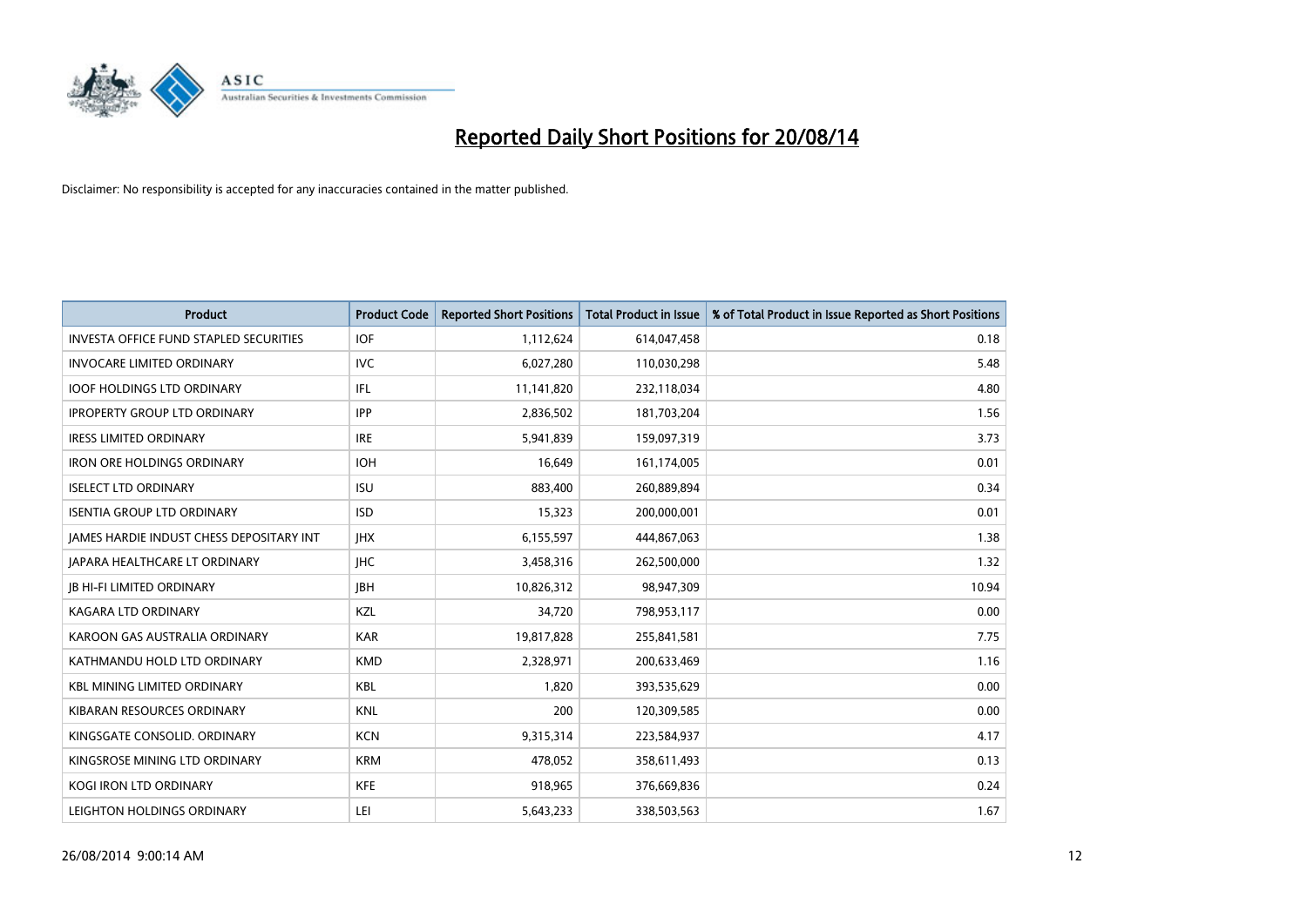

| <b>Product</b>                        | <b>Product Code</b> | <b>Reported Short Positions</b> | <b>Total Product in Issue</b> | % of Total Product in Issue Reported as Short Positions |
|---------------------------------------|---------------------|---------------------------------|-------------------------------|---------------------------------------------------------|
| LEND LEASE GROUP UNIT/ORD STAPLED     | LLC                 | 2,076,677                       | 577,475,833                   | 0.36                                                    |
| LIFESTYLE COMMUNIT. ORDINARY          | LIC                 | 4,000                           | 99,970,131                    | 0.00                                                    |
| LIQUEFIED NATURAL ORDINARY            | <b>LNG</b>          | 8,624,986                       | 461,402,201                   | 1.87                                                    |
| LONESTAR RESO LTD ORDINARY            | <b>LNR</b>          | 951,868                         | 752,187,211                   | 0.13                                                    |
| LYNAS CORPORATION ORDINARY            | <b>LYC</b>          | 136,752,393                     | 2,333,801,566                 | 5.86                                                    |
| <b>M2 GRP LTD ORDINARY</b>            | <b>MTU</b>          | 12,253,148                      | 180,491,516                   | 6.79                                                    |
| <b>MACA LIMITED ORDINARY</b>          | <b>MLD</b>          | 36,119                          | 202,676,373                   | 0.02                                                    |
| <b>MACMAHON HOLDINGS ORDINARY</b>     | <b>MAH</b>          | 1,686,098                       | 1,261,699,966                 | 0.13                                                    |
| MACO ATLAS ROADS GRP ORDINARY STAPLED | <b>MOA</b>          | 3,106,666                       | 505,692,079                   | 0.61                                                    |
| MACQUARIE GROUP LTD ORDINARY          | <b>MQG</b>          | 1,370,557                       | 321,195,316                   | 0.43                                                    |
| MAGELLAN FIN GRP LTD ORDINARY         | <b>MFG</b>          | 3,937,407                       | 158,842,157                   | 2.48                                                    |
| MAGELLAN FLAGSHIP ORDINARY            | <b>MFF</b>          | 112,097                         | 355,298,730                   | 0.03                                                    |
| <b>MATRIX C &amp; E LTD ORDINARY</b>  | <b>MCE</b>          | 2,660,598                       | 94,555,428                    | 2.81                                                    |
| MAVERICK DRILLING ORDINARY            | <b>MAD</b>          | 5,739,805                       | 533,885,763                   | 1.08                                                    |
| <b>MAXITRANS INDUSTRIES ORDINARY</b>  | <b>MXI</b>          | 225,841                         | 185,075,653                   | 0.12                                                    |
| MAYNE PHARMA LTD ORDINARY             | <b>MYX</b>          | 4,942,269                       | 586,651,477                   | 0.84                                                    |
| MCMILLAN SHAKESPEARE ORDINARY         | <b>MMS</b>          | 933,923                         | 74,523,965                    | 1.25                                                    |
| MCPHERSON'S LTD ORDINARY              | <b>MCP</b>          | 50,409                          | 95,434,645                    | 0.05                                                    |
| MEDUSA MINING LTD ORDINARY            | <b>MML</b>          | 7,220,262                       | 207,794,301                   | 3.47                                                    |
| MELBOURNE IT LIMITED ORDINARY         | <b>MLB</b>          | 11,022                          | 92,944,392                    | 0.01                                                    |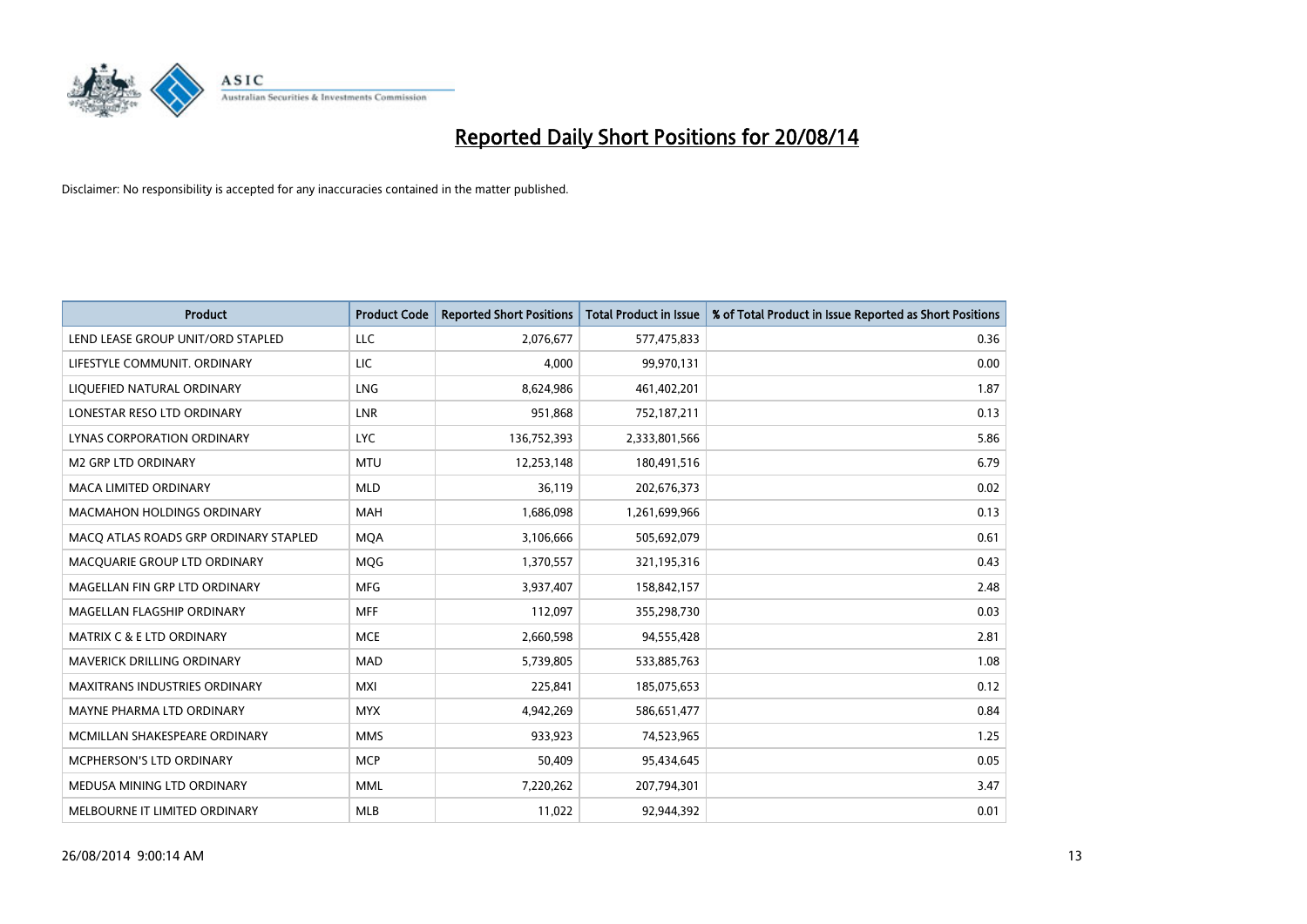

| <b>Product</b>                     | <b>Product Code</b> | <b>Reported Short Positions</b> | <b>Total Product in Issue</b> | % of Total Product in Issue Reported as Short Positions |
|------------------------------------|---------------------|---------------------------------|-------------------------------|---------------------------------------------------------|
| <b>MERMAID MARINE ORDINARY</b>     | <b>MRM</b>          | 10,174,295                      | 366,766,098                   | 2.77                                                    |
| MESOBLAST LIMITED ORDINARY         | <b>MSB</b>          | 20,644,796                      | 321,640,094                   | 6.42                                                    |
| METALS X LIMITED ORDINARY          | <b>MLX</b>          | 1,112,604                       | 1,655,386,110                 | 0.07                                                    |
| METCASH LIMITED ORDINARY           | <b>MTS</b>          | 121,932,892                     | 903,309,574                   | 13.50                                                   |
| <b>MIGHTY RIVER POWER ORDINARY</b> | <b>MYT</b>          | 3,806,804                       | 1,400,012,517                 | 0.27                                                    |
| MINCOR RESOURCES NL ORDINARY       | <b>MCR</b>          | 45,842                          | 188,208,274                   | 0.02                                                    |
| MINERAL DEPOSITS ORDINARY          | <b>MDL</b>          | 850,370                         | 103,538,786                   | 0.82                                                    |
| MINERAL RESOURCES. ORDINARY        | <b>MIN</b>          | 15,240,104                      | 186,556,246                   | 8.17                                                    |
| MINT WIRELESS ORDINARY             | <b>MNW</b>          | 1,943,770                       | 470,372,395                   | 0.41                                                    |
| MIRABELA NICKEL LTD ORDINARY       | <b>MBN</b>          | 10                              | 929,710,216                   | 0.00                                                    |
| MIRVAC GROUP STAPLED SECURITIES    | <b>MGR</b>          | 4,934,853                       | 3,692,279,772                 | 0.13                                                    |
| MOBILE EMBRACE LTD ORDINARY        | <b>MBE</b>          | 28,000                          | 375,710,098                   | 0.01                                                    |
| MOLOPO ENERGY LTD ORDINARY         | <b>MPO</b>          | 11,118                          | 248,705,730                   | 0.00                                                    |
| <b>MONADELPHOUS GROUP ORDINARY</b> | <b>MND</b>          | 7,660,700                       | 92,679,570                    | 8.27                                                    |
| MONASH IVF GROUP LTD ORDINARY      | <b>MVF</b>          | 1,649,653                       | 231,081,089                   | 0.71                                                    |
| MORTGAGE CHOICE LTD ORDINARY       | MOC                 | 6,052                           | 123,780,387                   | 0.00                                                    |
| MOUNT GIBSON IRON ORDINARY         | MGX                 | 15,543,771                      | 1,090,805,085                 | 1.42                                                    |
| MULTIPLEX SITES SITES              | <b>MXUPA</b>        | 2,062                           | 4,500,000                     | 0.05                                                    |
| <b>MYER HOLDINGS LTD ORDINARY</b>  | <b>MYR</b>          | 72,642,210                      | 585,684,551                   | 12.40                                                   |
| MYSTATE LIMITED ORDINARY           | <b>MYS</b>          | 8,317                           | 87,261,995                    | 0.01                                                    |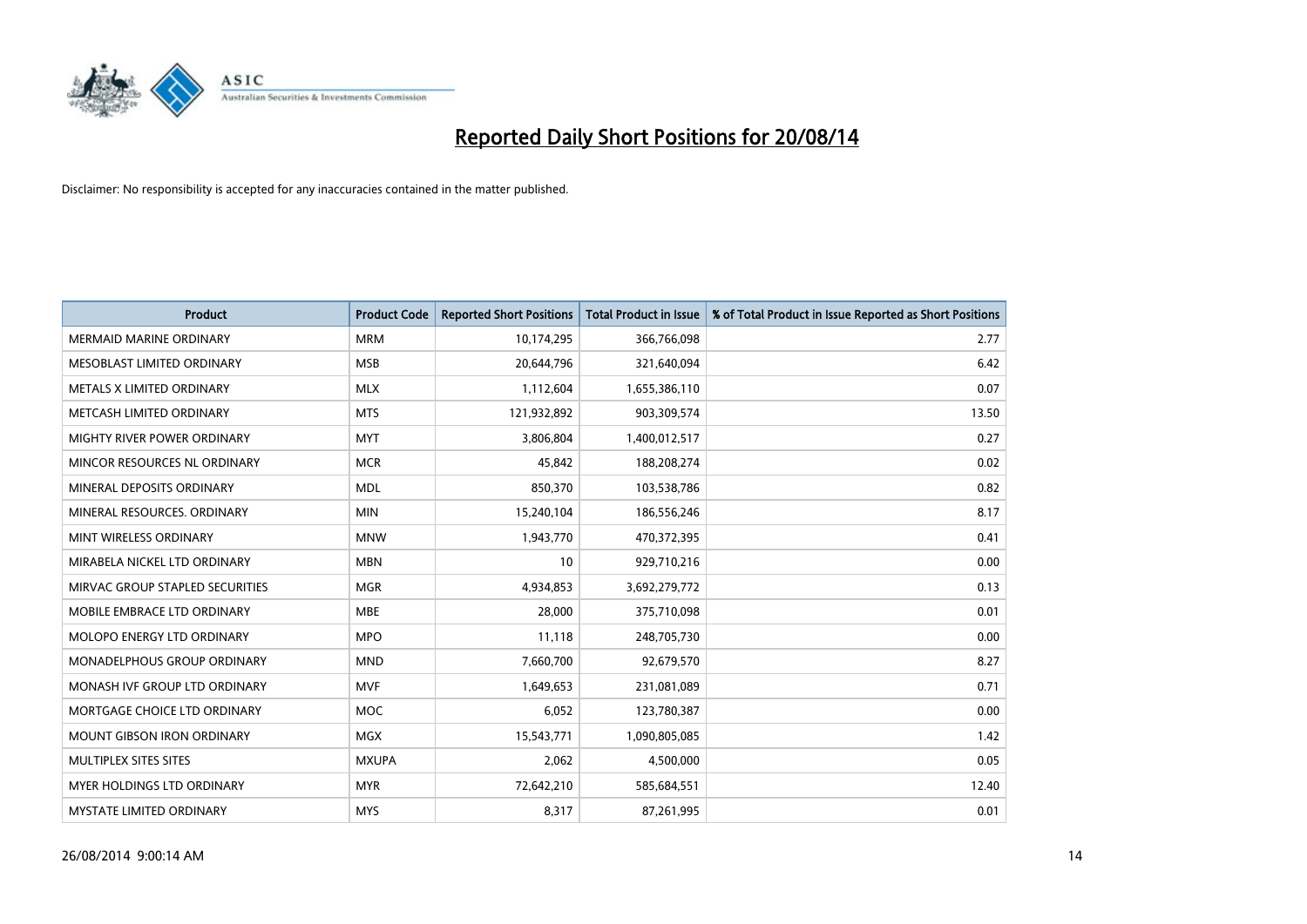

| <b>Product</b>                | <b>Product Code</b> | <b>Reported Short Positions</b> | <b>Total Product in Issue</b> | % of Total Product in Issue Reported as Short Positions |
|-------------------------------|---------------------|---------------------------------|-------------------------------|---------------------------------------------------------|
| NANOSONICS LIMITED ORDINARY   | <b>NAN</b>          | 2,499,103                       | 264,157,826                   | 0.95                                                    |
| NATIONAL AUST. BANK ORDINARY  | <b>NAB</b>          | 7,481,396                       | 2,365,771,681                 | 0.32                                                    |
| NATIONAL STORAGE STAPLED      | <b>NSR</b>          | 717,483                         | 244,897,096                   | 0.29                                                    |
| NAVITAS LIMITED ORDINARY      | <b>NVT</b>          | 3,492,585                       | 375,712,581                   | 0.93                                                    |
| NEARMAP LTD ORDINARY          | <b>NEA</b>          | 763,763                         | 337,346,101                   | 0.23                                                    |
| NEON ENERGY LIMITED ORDINARY  | <b>NEN</b>          | 140,474                         | 553,037,848                   | 0.03                                                    |
| NEUREN PHARMACEUT, ORDINARY   | <b>NEU</b>          | 70,854                          | 1,565,692,420                 | 0.00                                                    |
| NEW HOPE CORPORATION ORDINARY | <b>NHC</b>          | 1,362,257                       | 830,999,449                   | 0.16                                                    |
| NEWCREST MINING ORDINARY      | <b>NCM</b>          | 12,290,742                      | 766,510,971                   | 1.60                                                    |
| NEWS CORP A NON-VOTING CDI    | <b>NWSLV</b>        | 405,562                         | 2,976,217                     | 13.63                                                   |
| NEWS CORP B VOTING CDI        | <b>NWS</b>          | 2,209,383                       | 21,792,806                    | 10.14                                                   |
| NEWSAT LIMITED ORDINARY       | <b>NWT</b>          | 8,151,531                       | 613,199,841                   | 1.33                                                    |
| NEXTDC LIMITED ORDINARY       | <b>NXT</b>          | 19,420,762                      | 193,154,486                   | 10.05                                                   |
| NEXUS ENERGY LIMITED ORDINARY | <b>NXS</b>          | 83,983                          | 1,330,219,459                 | 0.01                                                    |
| NIB HOLDINGS LIMITED ORDINARY | <b>NHF</b>          | 1,885,439                       | 439,004,182                   | 0.43                                                    |
| NIDO PETROLEUM ORDINARY       | <b>NDO</b>          | 42,480                          | 2,188,266,468                 | 0.00                                                    |
| NINE ENTERTAINMENT ORDINARY   | <b>NEC</b>          | 8,745,499                       | 940,295,023                   | 0.93                                                    |
| NOBLE MINERAL RES ORDINARY    | <b>NMG</b>          | 2,365,726                       | 666,397,952                   | 0.36                                                    |
| NORTHERN IRON LTD ORDINARY    | <b>NFE</b>          | 11,392                          | 484,405,314                   | 0.00                                                    |
| NORTHERN STAR ORDINARY        | <b>NST</b>          | 9,585,373                       | 587,429,659                   | 1.63                                                    |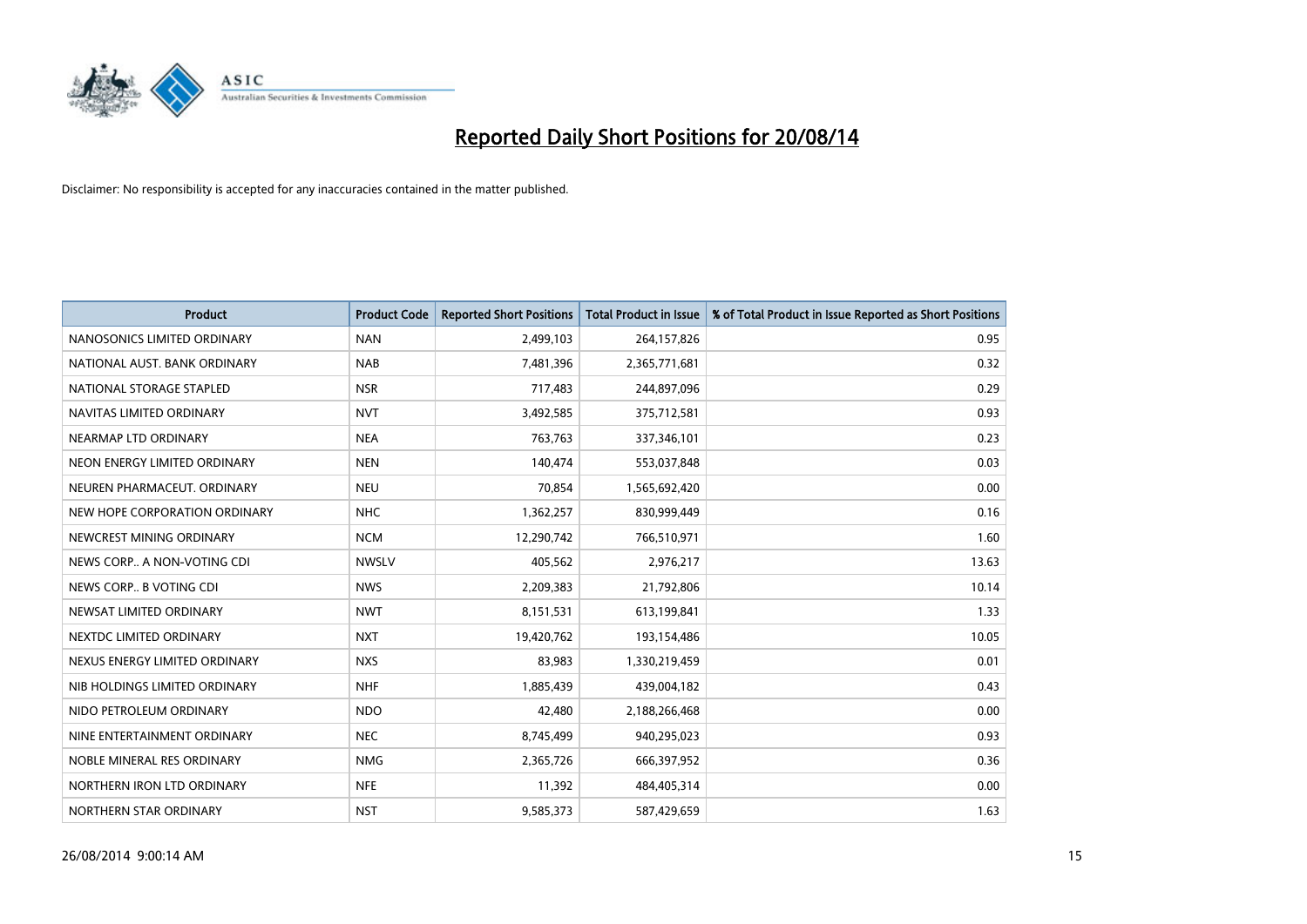

| <b>Product</b>                        | <b>Product Code</b> | <b>Reported Short Positions</b> | <b>Total Product in Issue</b> | % of Total Product in Issue Reported as Short Positions |
|---------------------------------------|---------------------|---------------------------------|-------------------------------|---------------------------------------------------------|
| NRW HOLDINGS LIMITED ORDINARY         | <b>NWH</b>          | 11,095,858                      | 278,888,011                   | 3.98                                                    |
| NUFARM LIMITED ORDINARY               | <b>NUF</b>          | 17,924,059                      | 264,021,627                   | 6.79                                                    |
| NUPLEX INDUSTRIES ORDINARY            | <b>NPX</b>          | 1,000                           | 198,125,827                   | 0.00                                                    |
| OCEANAGOLD CORP. CHESS DEPOSITARY INT | <b>OGC</b>          | 1,146,955                       | 301,420,186                   | 0.38                                                    |
| OIL SEARCH LTD ORDINARY               | OSH                 | 5,289,494                       | 1,519,022,225                 | 0.35                                                    |
| OM HOLDINGS LIMITED ORDINARY          | OMH                 | 214,516                         | 733,423,337                   | 0.03                                                    |
| ORICA LIMITED ORDINARY                | ORI                 | 12,845,836                      | 372,743,291                   | 3.45                                                    |
| ORIGIN ENERGY ORDINARY                | ORG                 | 7,578,336                       | 1,103,646,907                 | 0.69                                                    |
| OROCOBRE LIMITED ORDINARY             | <b>ORE</b>          | 2,452,609                       | 132,041,911                   | 1.86                                                    |
| ORORA LIMITED ORDINARY                | <b>ORA</b>          | 6,454,677                       | 1,206,684,923                 | 0.53                                                    |
| OROTONGROUP LIMITED ORDINARY          | ORL                 | 412,357                         | 40,880,902                    | 1.01                                                    |
| OZ MINERALS ORDINARY                  | OZL                 | 16,580,512                      | 303,470,022                   | 5.46                                                    |
| OZFOREX GROUP LTD ORDINARY            | <b>OFX</b>          | 10,180,891                      | 240,000,000                   | 4.24                                                    |
| <b>PACIFIC BRANDS ORDINARY</b>        | <b>PBG</b>          | 21,229,673                      | 917,226,291                   | 2.31                                                    |
| PACT GROUP HLDGS LTD ORDINARY         | PGH                 | 2,810,103                       | 294,097,961                   | 0.96                                                    |
| PALADIN ENERGY LTD ORDINARY           | <b>PDN</b>          | 103,011,054                     | 964, 367, 284                 | 10.68                                                   |
| PANAUST LIMITED ORDINARY              | <b>PNA</b>          | 204,918                         | 635,580,654                   | 0.03                                                    |
| PANORAMIC RESOURCES ORDINARY          | PAN                 | 193,985                         | 322,275,824                   | 0.06                                                    |
| PANTERRA GOLD LTD ORDINARY            | PGI                 | 1                               | 822,241,166                   | 0.00                                                    |
| PAPERLINX LIMITED ORDINARY            | <b>PPX</b>          | 44,770                          | 665, 181, 261                 | 0.01                                                    |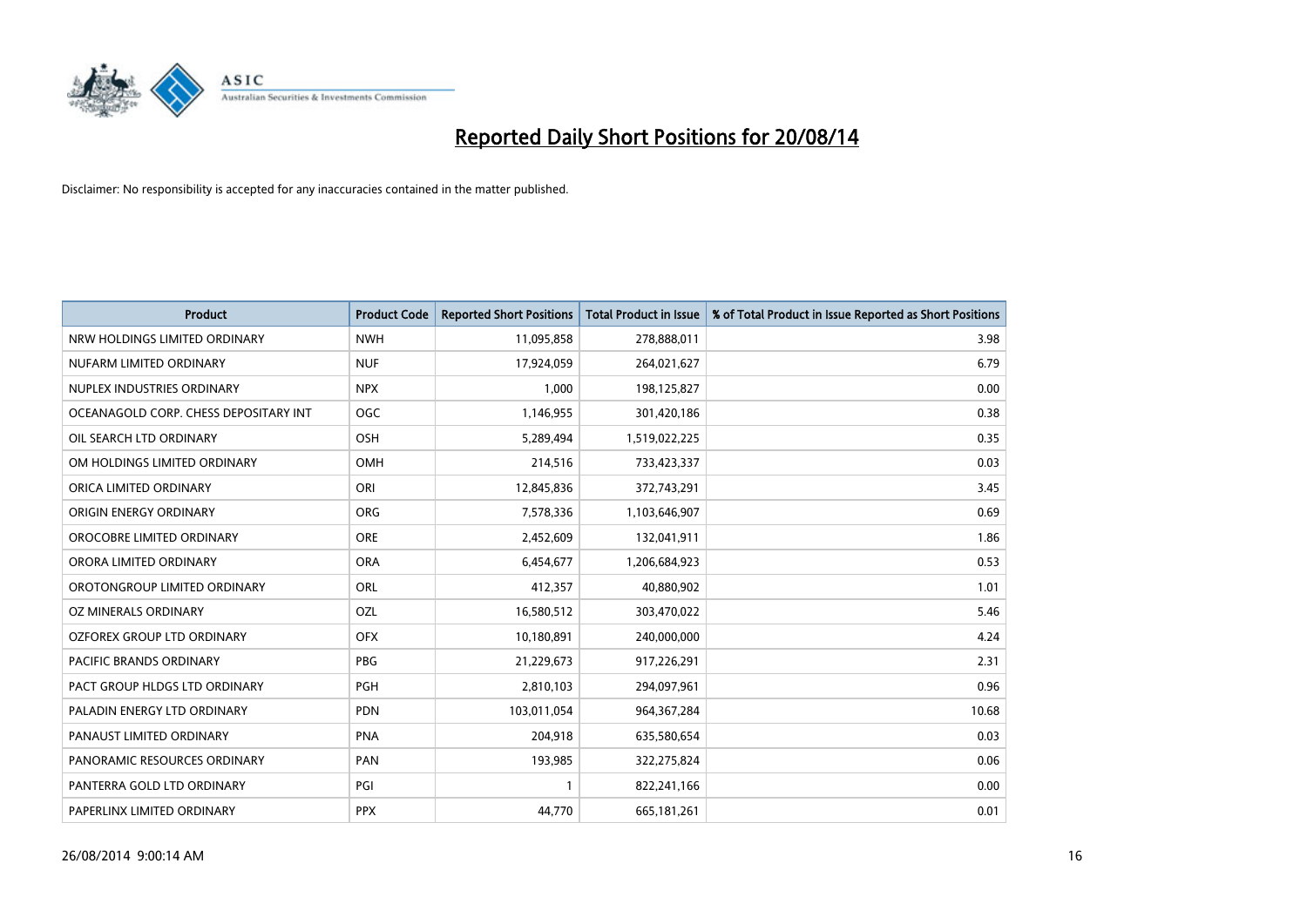

| <b>Product</b>                    | <b>Product Code</b> | <b>Reported Short Positions</b> | <b>Total Product in Issue</b> | % of Total Product in Issue Reported as Short Positions |
|-----------------------------------|---------------------|---------------------------------|-------------------------------|---------------------------------------------------------|
| PAPILLON RES LTD ORDINARY         | PIR                 | 6,288,126                       | 352,044,210                   | 1.79                                                    |
| PATTIES FOODS LTD ORDINARY        | <b>PFL</b>          | 7,636                           | 139,144,338                   | 0.01                                                    |
| PEET LIMITED ORDINARY             | <b>PPC</b>          | 77,683                          | 433,389,348                   | 0.02                                                    |
| PENTAL LTD ORDINARY               | PTL                 | 28,123                          | 1,795,407,186                 | 0.00                                                    |
| PERPETUAL LIMITED ORDINARY        | <b>PPT</b>          | 1,089,931                       | 46,574,426                    | 2.34                                                    |
| PERSEUS MINING LTD ORDINARY       | PRU                 | 13,099,277                      | 526,656,401                   | 2.49                                                    |
| PHARMAXIS LTD ORDINARY            | <b>PXS</b>          | 61,796                          | 309,514,849                   | 0.02                                                    |
| PHOSPHAGENICS LTD. ORDINARY       | POH                 | 250,000                         | 1,210,965,957                 | 0.02                                                    |
| PLATINUM ASSET ORDINARY           | <b>PTM</b>          | 1,246,294                       | 580,336,142                   | 0.21                                                    |
| PLATINUM AUSTRALIA ORDINARY       | <b>PLA</b>          | 836,027                         | 504,968,043                   | 0.17                                                    |
| PMP LIMITED ORDINARY              | <b>PMP</b>          | 27,581                          | 323,781,124                   | 0.01                                                    |
| PRANA BIOTECHNOLOGY ORDINARY      | PBT                 | 4,082,140                       | 488,936,960                   | 0.83                                                    |
| PREMIER INVESTMENTS ORDINARY      | <b>PMV</b>          | 341,880                         | 155,714,874                   | 0.22                                                    |
| PRIMA BIOMED LTD ORDINARY         | <b>PRR</b>          | 132,361                         | 1,228,709,341                 | 0.01                                                    |
| PRIMARY HEALTH CARE ORDINARY      | <b>PRY</b>          | 17,697,705                      | 505,659,944                   | 3.50                                                    |
| PRIME MEDIA GRP LTD ORDINARY      | PRT                 | 1,633,548                       | 366,330,303                   | 0.45                                                    |
| PROGRAMMED ORDINARY               | <b>PRG</b>          | 221,660                         | 118,644,974                   | 0.19                                                    |
| <b>QANTAS AIRWAYS ORDINARY</b>    | QAN                 | 81,173,766                      | 2,196,330,250                 | 3.70                                                    |
| OBE INSURANCE GROUP ORDINARY      | QBE                 | 18,826,583                      | 1,277,602,695                 | 1.47                                                    |
| <b>QUBE HOLDINGS LTD ORDINARY</b> | QUB                 | 16,563,464                      | 1,051,172,929                 | 1.58                                                    |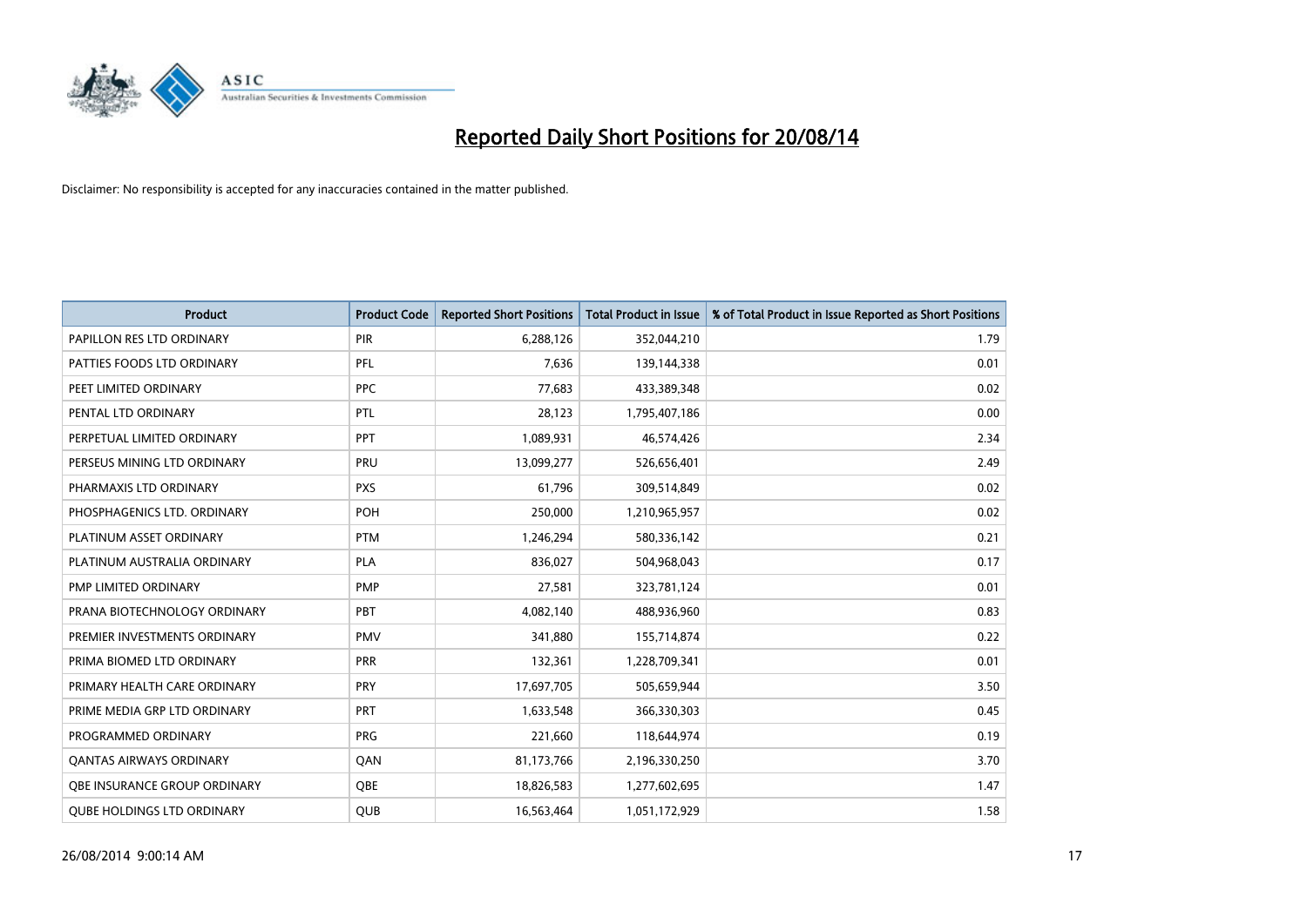

| <b>Product</b>                      | <b>Product Code</b> | <b>Reported Short Positions</b> | <b>Total Product in Issue</b> | % of Total Product in Issue Reported as Short Positions |
|-------------------------------------|---------------------|---------------------------------|-------------------------------|---------------------------------------------------------|
| RAMELIUS RESOURCES ORDINARY         | <b>RMS</b>          | 734,071                         | 458,968,257                   | 0.16                                                    |
| RAMSAY HEALTH CARE ORDINARY         | <b>RHC</b>          | 1,495,565                       | 202,081,252                   | 0.74                                                    |
| <b>RCG CORPORATION LTD ORDINARY</b> | <b>RCG</b>          | 8,085                           | 263,808,625                   | 0.00                                                    |
| <b>RCR TOMLINSON ORDINARY</b>       | <b>RCR</b>          | 544,070                         | 136,989,238                   | 0.40                                                    |
| <b>REA GROUP ORDINARY</b>           | <b>REA</b>          | 1,515,598                       | 131,714,699                   | 1.15                                                    |
| RECALL HOLDINGS LTD ORDINARY        | <b>REC</b>          | 6,655,542                       | 312,903,583                   | 2.13                                                    |
| <b>RECKON LIMITED ORDINARY</b>      | <b>RKN</b>          | 1,268,903                       | 112,084,762                   | 1.13                                                    |
| RED 5 LIMITED ORDINARY              | <b>RED</b>          | 174,740                         | 759,451,008                   | 0.02                                                    |
| <b>RED FORK ENERGY ORDINARY</b>     | <b>RFE</b>          | 1,126,279                       | 501,051,719                   | 0.22                                                    |
| REDBANK ENERGY LTD ORDINARY         | AEJ                 | 13                              | 786,287                       | 0.00                                                    |
| REED RESOURCES LTD ORDINARY         | <b>RDR</b>          | 2,000                           | 499,453,895                   | 0.00                                                    |
| REGIS RESOURCES ORDINARY            | <b>RRL</b>          | 41,931,042                      | 499,744,095                   | 8.39                                                    |
| RESMED INC CDI 10:1                 | <b>RMD</b>          | 38,936,009                      | 1,403,045,440                 | 2.78                                                    |
| RESOLUTE MINING ORDINARY            | <b>RSG</b>          | 5,449,303                       | 641,189,223                   | 0.85                                                    |
| <b>RESOURCE GENERATION ORDINARY</b> | <b>RES</b>          | 2,439                           | 581,380,338                   | 0.00                                                    |
| RETAIL FOOD GROUP ORDINARY          | <b>RFG</b>          | 7,125,193                       | 144,878,508                   | 4.92                                                    |
| REX MINERALS LIMITED ORDINARY       | <b>RXM</b>          | 614,672                         | 220,519,784                   | 0.28                                                    |
| RIO TINTO LIMITED ORDINARY          | <b>RIO</b>          | 3,961,469                       | 435,758,720                   | 0.91                                                    |
| ROBUST RESOURCES ORDINARY           | <b>ROL</b>          | $\mathbf{1}$                    | 195,369,627                   | 0.00                                                    |
| ROC OIL COMPANY ORDINARY            | <b>ROC</b>          | 765,474                         | 687,618,400                   | 0.11                                                    |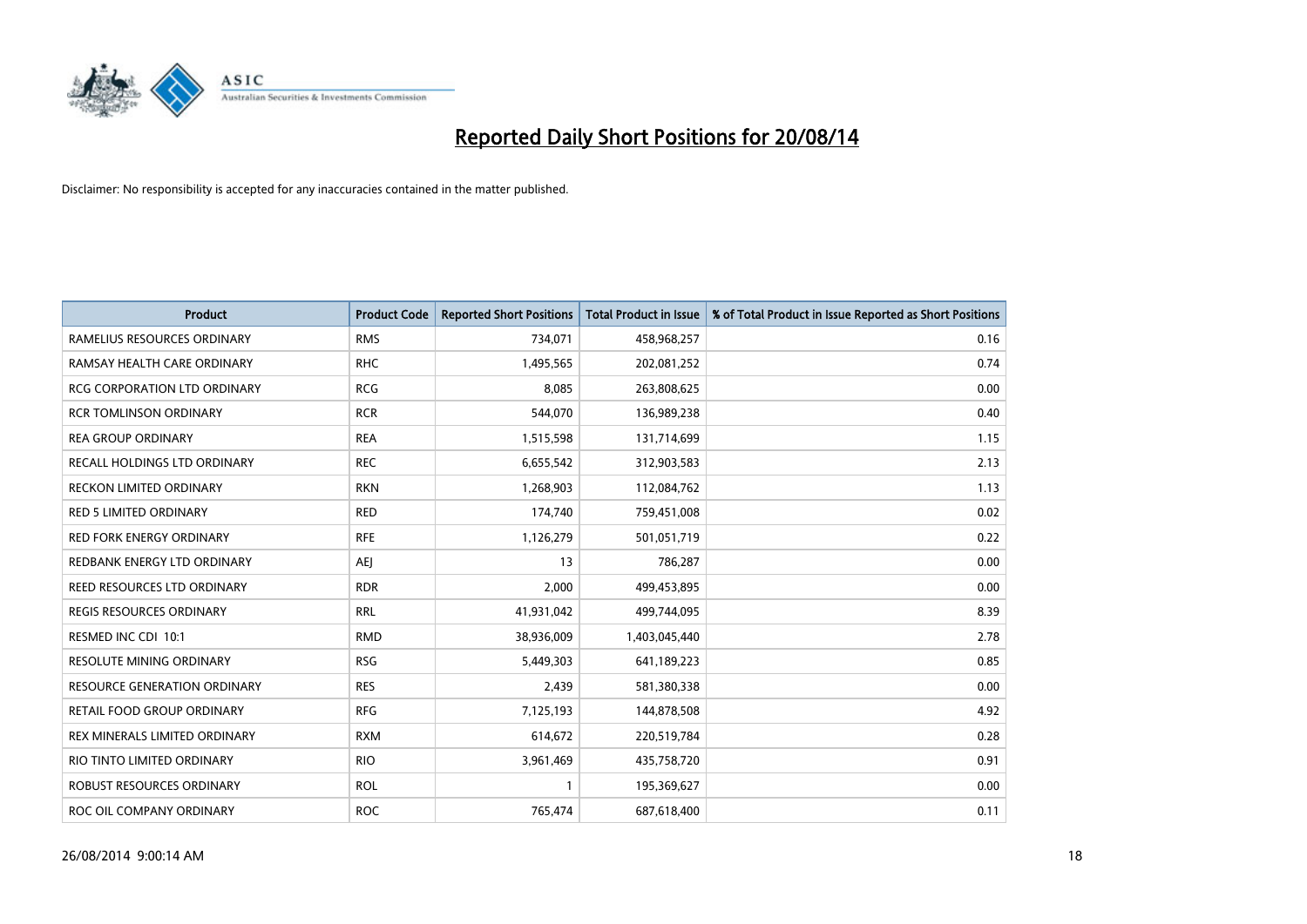

| <b>Product</b>                        | <b>Product Code</b> | <b>Reported Short Positions</b> | <b>Total Product in Issue</b> | % of Total Product in Issue Reported as Short Positions |
|---------------------------------------|---------------------|---------------------------------|-------------------------------|---------------------------------------------------------|
| ROYAL WOLF HOLDINGS ORDINARY          | <b>RWH</b>          | 211,639                         | 100,387,052                   | 0.21                                                    |
| RUBIK FINANCIAL LTD. ORDINARY         | <b>RFL</b>          | 43,077                          | 340,999,914                   | 0.01                                                    |
| <b>RURALCO HOLDINGS ORDINARY</b>      | <b>RHL</b>          | 3,658                           | 77,291,069                    | 0.00                                                    |
| SAI GLOBAL LIMITED ORDINARY           | SAI                 | 397,080                         | 210,918,332                   | 0.19                                                    |
| SALMAT LIMITED ORDINARY               | <b>SLM</b>          | 100,220                         | 159,812,799                   | 0.06                                                    |
| SAMSON OIL & GAS LTD ORDINARY         | SSN                 | 20,376,960                      | 2,837,756,933                 | 0.72                                                    |
| SANDFIRE RESOURCES ORDINARY           | <b>SFR</b>          | 2,026,382                       | 155,640,968                   | 1.30                                                    |
| <b>SANTOS LTD ORDINARY</b>            | <b>STO</b>          | 5,879,928                       | 976,663,403                   | 0.60                                                    |
| SARACEN MINERAL ORDINARY              | SAR                 | 440,462                         | 792,784,738                   | 0.06                                                    |
| SCA PROPERTY GROUP STAPLED SECURITIES | <b>SCP</b>          | 29,095,484                      | 648,628,320                   | 4.49                                                    |
| <b>SCENTRE GRP STAPLED</b>            | SCG                 | 19,642,705                      | 5,324,296,678                 | 0.37                                                    |
| SEDGMAN LIMITED ORDINARY              | <b>SDM</b>          | 1,593,668                       | 227,059,277                   | 0.70                                                    |
| SEEK LIMITED ORDINARY                 | <b>SEK</b>          | 12,816,531                      | 340,459,756                   | 3.76                                                    |
| SELECT HARVESTS ORDINARY              | SHV                 | 531,159                         | 57,999,427                    | 0.92                                                    |
| SENEX ENERGY LIMITED ORDINARY         | <b>SXY</b>          | 9,609,494                       | 1,148,128,941                 | 0.84                                                    |
| SERVCORP LIMITED ORDINARY             | SRV                 | 3,163                           | 98,432,275                    | 0.00                                                    |
| SERVICE STREAM ORDINARY               | SSM                 | 30                              | 386,389,873                   | 0.00                                                    |
| SEVEN GROUP HOLDINGS ORDINARY         | <b>SVW</b>          | 99,450                          | 302,691,886                   | 0.03                                                    |
| SEVEN WEST MEDIA LTD ORDINARY         | <b>SWM</b>          | 4,799,180                       | 999,160,872                   | 0.48                                                    |
| SIGMA PHARMACEUTICAL ORDINARY         | <b>SIP</b>          | 19,384,768                      | 1,108,086,575                 | 1.75                                                    |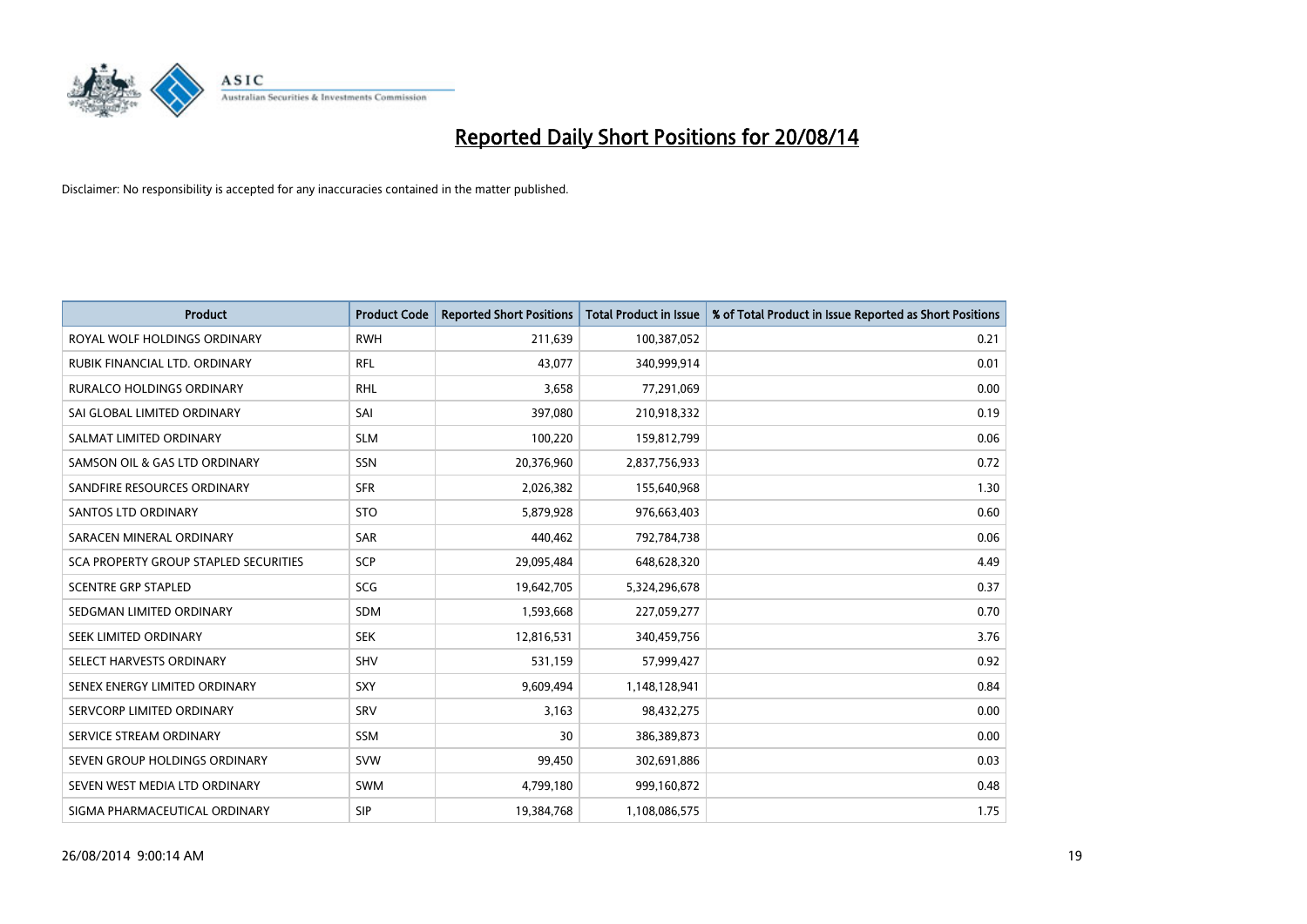

| <b>Product</b>                           | <b>Product Code</b> | <b>Reported Short Positions</b> | <b>Total Product in Issue</b> | % of Total Product in Issue Reported as Short Positions |
|------------------------------------------|---------------------|---------------------------------|-------------------------------|---------------------------------------------------------|
| SILEX SYSTEMS ORDINARY                   | <b>SLX</b>          | 6,151,469                       | 170,440,771                   | 3.61                                                    |
| SILVER CHEF LIMITED ORDINARY             | SIV                 | 69,547                          | 29,469,492                    | 0.24                                                    |
| SILVER LAKE RESOURCE ORDINARY            | <b>SLR</b>          | 22,261,968                      | 503,233,971                   | 4.42                                                    |
| SIMS METAL MGMT LTD ORDINARY             | SGM                 | 10,731,680                      | 204,605,159                   | 5.25                                                    |
| SINGAPORE TELECOMM. CHESS DEPOSITARY INT | SGT                 | 7,155,334                       | 117,328,705                   | 6.10                                                    |
| SINO GAS ENERGY ORDINARY                 | <b>SEH</b>          | 6,526,014                       | 1,541,422,358                 | 0.42                                                    |
| SIRIUS RESOURCES NL ORDINARY             | <b>SIR</b>          | 9,738,168                       | 312,688,269                   | 3.11                                                    |
| SIRTEX MEDICAL ORDINARY                  | <b>SRX</b>          | 20,443                          | 56,494,365                    | 0.04                                                    |
| SKILLED GROUP LTD ORDINARY               | <b>SKE</b>          | 5,064,437                       | 235,254,496                   | 2.15                                                    |
| <b>SKY NETWORK ORDINARY</b>              | <b>SKT</b>          | 165,511                         | 389,139,785                   | 0.04                                                    |
| SKYCITY ENT GRP LTD ORDINARY             | <b>SKC</b>          | 6,961,588                       | 582,088,094                   | 1.20                                                    |
| <b>SLATER &amp; GORDON ORDINARY</b>      | SGH                 | 3,489,998                       | 204,338,625                   | 1.71                                                    |
| SMS MANAGEMENT. ORDINARY                 | SMX                 | 2,596,113                       | 69,394,537                    | 3.74                                                    |
| SONIC HEALTHCARE ORDINARY                | SHL                 | 3,342,147                       | 400,811,556                   | 0.83                                                    |
| SOUL PATTINSON (W.H) ORDINARY            | SOL                 | 12,066                          | 239,395,320                   | 0.01                                                    |
| SP AUSNET STAPLED SECURITIES             | SPN                 | 740,309                         | 3,425,244,162                 | 0.02                                                    |
| SPARK INFRASTRUCTURE STAPLED US PROHIBT. | SKI                 | 19,676,706                      | 1,466,360,128                 | 1.34                                                    |
| SPARK NEW ZEALAND ORDINARY               | <b>SPK</b>          | 8,428,980                       | 1,828,530,844                 | 0.46                                                    |
| SPDR 200 FUND ETF UNITS                  | STW                 | 23,638                          | 46,146,865                    | 0.05                                                    |
| SPECIALTY FASHION ORDINARY               | <b>SFH</b>          | 1,474                           | 192,236,121                   | 0.00                                                    |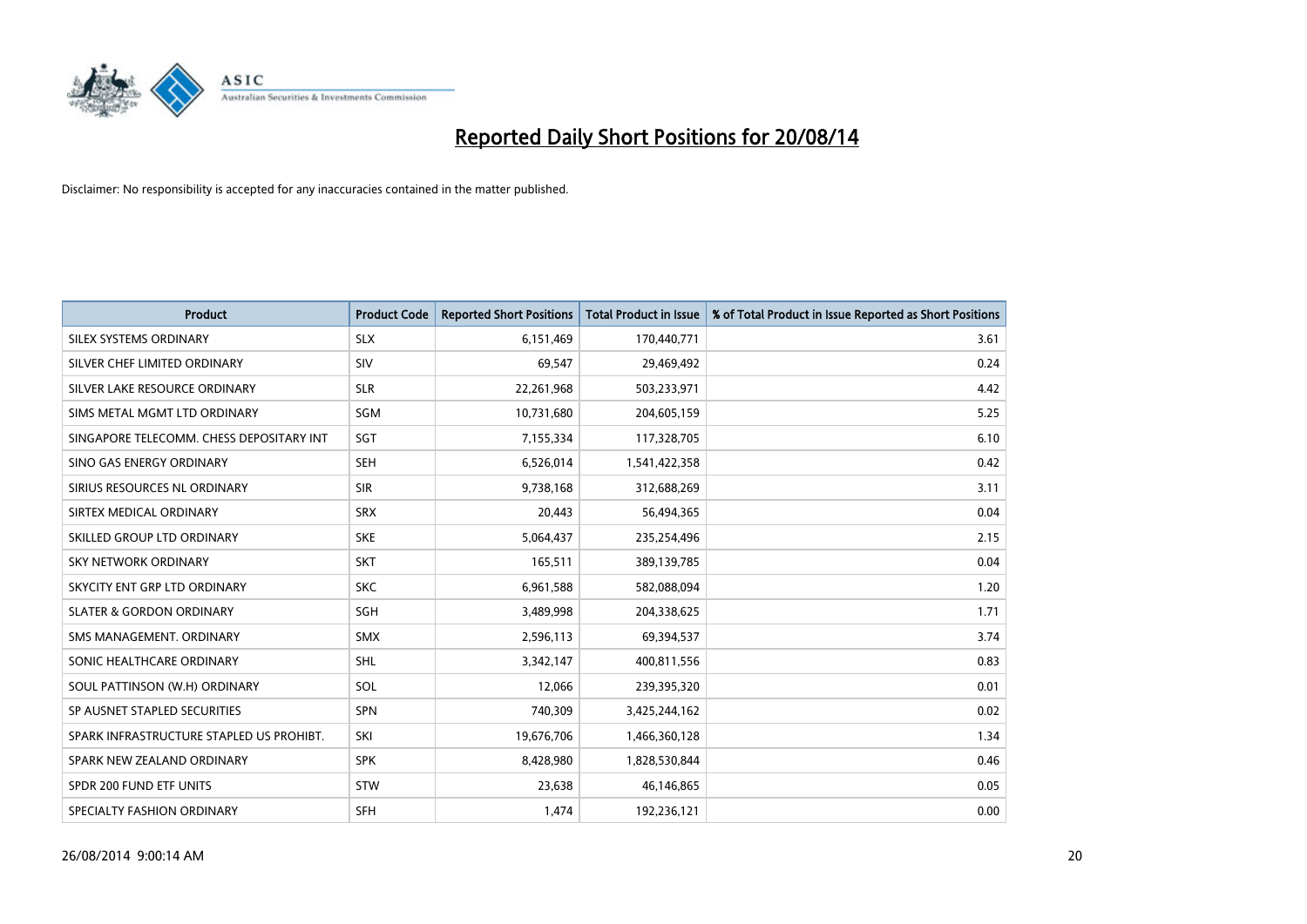

| <b>Product</b>                   | <b>Product Code</b> | <b>Reported Short Positions</b> | <b>Total Product in Issue</b> | % of Total Product in Issue Reported as Short Positions |
|----------------------------------|---------------------|---------------------------------|-------------------------------|---------------------------------------------------------|
| SPOTLESS GRP HLD LTD ORDINARY    | <b>SPO</b>          | 17,967,989                      | 1,098,290,178                 | 1.64                                                    |
| ST BARBARA LIMITED ORDINARY      | SBM                 | 13,133,482                      | 488,074,077                   | 2.69                                                    |
| STARPHARMA HOLDINGS ORDINARY     | <b>SPL</b>          | 14,383,270                      | 285,109,680                   | 5.04                                                    |
| STEADFAST GROUP LTD ORDINARY     | <b>SDF</b>          | 5,072,877                       | 501,638,307                   | 1.01                                                    |
| STH CRS ELECT ENGNR ORDINARY     | <b>SXE</b>          | 13,433                          | 161,523,130                   | 0.01                                                    |
| STHN CROSS MEDIA ORDINARY        | <b>SXL</b>          | 29,409,113                      | 705,246,986                   | 4.17                                                    |
| STOCKLAND UNITS/ORD STAPLED      | <b>SGP</b>          | 11,912,972                      | 2,326,978,560                 | 0.51                                                    |
| STRAITS RES LTD. ORDINARY        | SRO                 | 28,747                          | 1,217,730,293                 | 0.00                                                    |
| STRIKE ENERGY LTD ORDINARY       | <b>STX</b>          | 4,000                           | 833,330,946                   | 0.00                                                    |
| STW COMMUNICATIONS ORDINARY      | SGN                 | 1,924,817                       | 403,828,512                   | 0.48                                                    |
| SUNCORP GROUP LTD ORDINARY       | <b>SUN</b>          | 14,111,693                      | 1,286,600,980                 | 1.10                                                    |
| SUNDANCE ENERGY ORDINARY         | <b>SEA</b>          | 3,418,416                       | 548,714,663                   | 0.62                                                    |
| SUNDANCE RESOURCES ORDINARY      | <b>SDL</b>          | 80,020,799                      | 3,082,028,456                 | 2.60                                                    |
| SUNLAND GROUP LTD ORDINARY       | <b>SDG</b>          | 63,819                          | 181,710,087                   | 0.04                                                    |
| SUPER RET REP LTD ORDINARY       | <b>SUL</b>          | 5,549,946                       | 196,731,620                   | 2.82                                                    |
| SYD AIRPORT STAPLED US PROHIBIT. | SYD                 | 21,798,844                      | 2,216,216,041                 | 0.98                                                    |
| SYRAH RESOURCES ORDINARY         | <b>SYR</b>          | 4,155,012                       | 163,470,076                   | 2.54                                                    |
| TABCORP HOLDINGS LTD ORDINARY    | <b>TAH</b>          | 16,291,235                      | 762,954,019                   | 2.14                                                    |
| TAP OIL LIMITED ORDINARY         | <b>TAP</b>          | 8,184                           | 243,150,627                   | 0.00                                                    |
| TASSAL GROUP LIMITED ORDINARY    | <b>TGR</b>          | 226,290                         | 146,507,029                   | 0.15                                                    |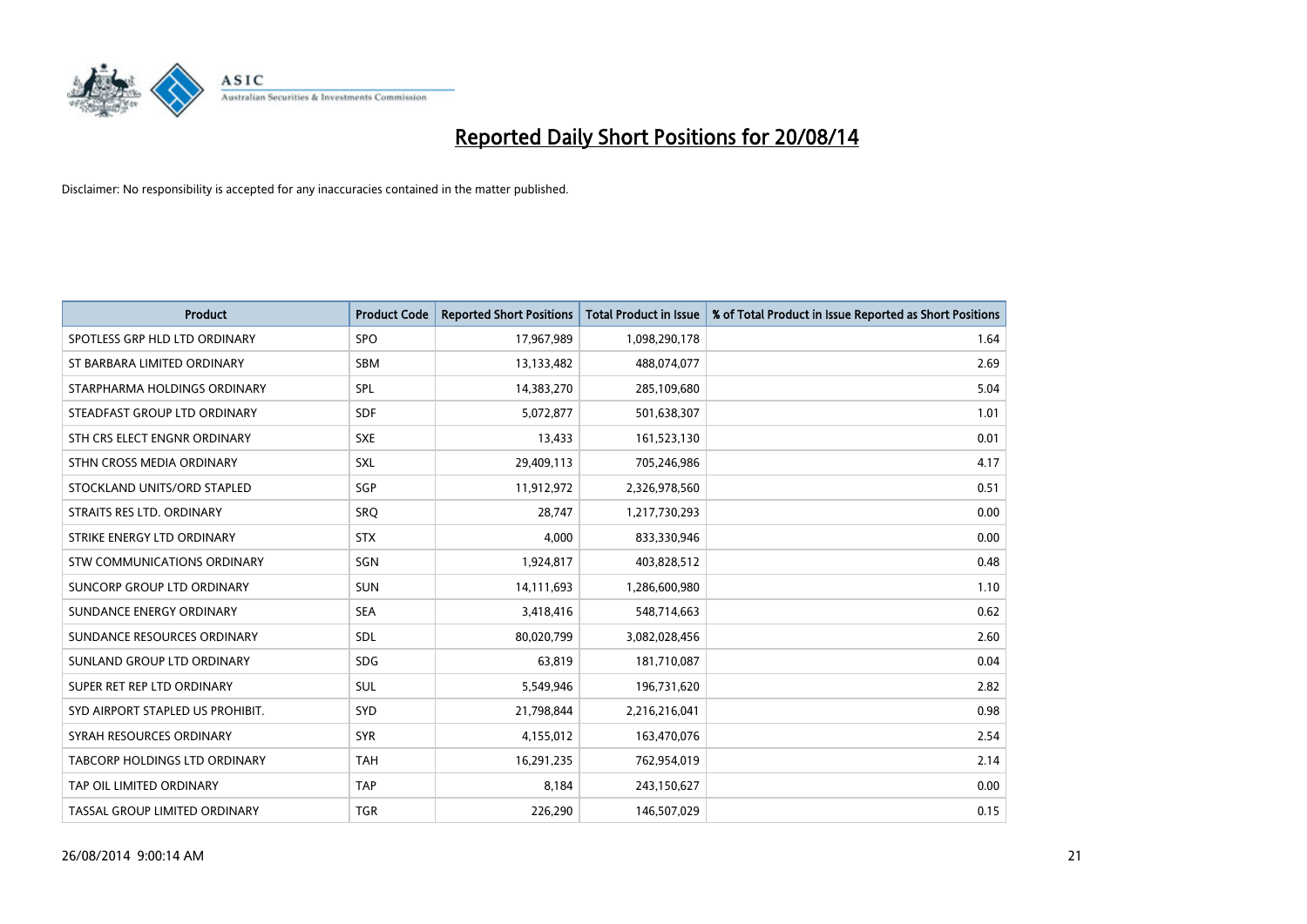

| <b>Product</b>                       | <b>Product Code</b> | <b>Reported Short Positions</b> | <b>Total Product in Issue</b> | % of Total Product in Issue Reported as Short Positions |
|--------------------------------------|---------------------|---------------------------------|-------------------------------|---------------------------------------------------------|
| <b>TATTS GROUP LTD ORDINARY</b>      | <b>TTS</b>          | 18,869,747                      | 1,434,545,797                 | 1.32                                                    |
| TECHNOLOGY ONE ORDINARY              | <b>TNE</b>          | 87,491                          | 308,796,455                   | 0.03                                                    |
| TELECOM CORPORATION ORDINARY         | <b>TEL</b>          | 195,212                         | 1,828,530,844                 | 0.01                                                    |
| TELSTRA CORPORATION, ORDINARY        | <b>TLS</b>          | 58,566,355                      | 12,443,074,357                | 0.47                                                    |
| TEN NETWORK HOLDINGS ORDINARY        | <b>TEN</b>          | 144,288,216                     | 2,630,984,596                 | 5.48                                                    |
| TERANGA GOLD CORP CDI 1:1            | <b>TGZ</b>          | 1,374                           | 79,354,621                    | 0.00                                                    |
| TFS CORPORATION LTD ORDINARY         | <b>TFC</b>          | 1,643,416                       | 324,157,408                   | 0.51                                                    |
| THE PAS GROUP LTD ORDINARY           | <b>PGR</b>          | 609,390                         | 136,690,860                   | 0.45                                                    |
| THE REJECT SHOP ORDINARY             | <b>TRS</b>          | 3,135,722                       | 28,844,648                    | 10.87                                                   |
| THORN GROUP LIMITED ORDINARY         | <b>TGA</b>          | 176                             | 150,634,985                   | 0.00                                                    |
| TIGER RESOURCES ORDINARY             | <b>TGS</b>          | 3,255,321                       | 898,784,227                   | 0.36                                                    |
| TNG LIMITED ORDINARY                 | <b>TNG</b>          | 1,000                           | 554,154,201                   | 0.00                                                    |
| TOLL HOLDINGS LTD ORDINARY           | <b>TOL</b>          | 27,912,577                      | 717,133,875                   | 3.89                                                    |
| TOX FREE SOLUTIONS ORDINARY          | <b>TOX</b>          | 3,438,733                       | 133,752,359                   | 2.57                                                    |
| TPG TELECOM LIMITED ORDINARY         | <b>TPM</b>          | 11,511,278                      | 793,808,141                   | 1.45                                                    |
| TRADE ME GROUP ORDINARY              | <b>TME</b>          | 3,724,727                       | 396,584,956                   | 0.94                                                    |
| TRANSFIELD SERVICES ORDINARY         | <b>TSE</b>          | 24,609,723                      | 512,457,716                   | 4.80                                                    |
| TRANSPACIFIC INDUST, ORDINARY        | <b>TPI</b>          | 9,359,974                       | 1,579,648,778                 | 0.59                                                    |
| TRANSURBAN GROUP TRIPLE STAPLED SEC. | <b>TCL</b>          | 15,513,622                      | 1,905,959,897                 | 0.81                                                    |
| TREASURY GROUP ORDINARY              | <b>TRG</b>          | 31,831                          | 23,697,498                    | 0.13                                                    |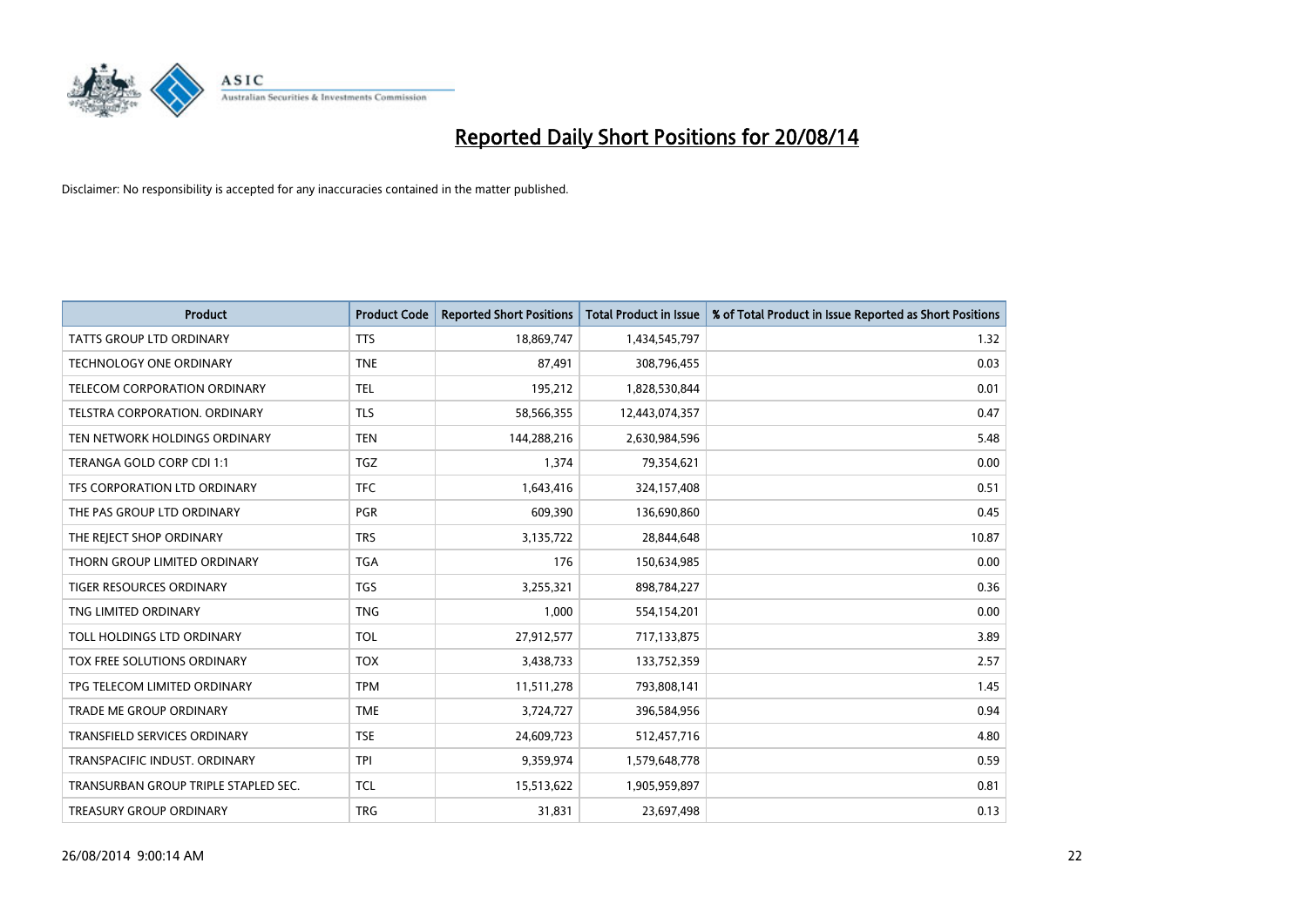

| <b>Product</b>                       | <b>Product Code</b> | <b>Reported Short Positions</b> | <b>Total Product in Issue</b> | % of Total Product in Issue Reported as Short Positions |
|--------------------------------------|---------------------|---------------------------------|-------------------------------|---------------------------------------------------------|
| TREASURY WINE ESTATE ORDINARY        | <b>TWE</b>          | 9,268,205                       | 649,427,560                   | 1.43                                                    |
| TRITON MIN LTD ORDINARY              | <b>TON</b>          | 7,262                           | 299,304,477                   | 0.00                                                    |
| TROY RESOURCES LTD ORDINARY          | <b>TRY</b>          | 2,244,057                       | 195,096,457                   | 1.15                                                    |
| TZ LIMITED ORDINARY                  | <b>TZL</b>          | 5,451,639                       | 384,874,293                   | 1.42                                                    |
| <b>UGL LIMITED ORDINARY</b>          | UGL                 | 13,553,198                      | 166,511,240                   | 8.14                                                    |
| UNILIFE CORPORATION CDI 6:1          | <b>UNS</b>          | 106,389                         | 268,394,868                   | 0.04                                                    |
| UXC LIMITED ORDINARY                 | <b>UXC</b>          | 3,556,783                       | 322,477,434                   | 1.10                                                    |
| <b>VEDA GROUP LTD ORDINARY</b>       | <b>VED</b>          | 17,860,932                      | 842,055,406                   | 2.12                                                    |
| <b>VILLAGE ROADSHOW LTD ORDINARY</b> | <b>VRL</b>          | 770.170                         | 159,504,142                   | 0.48                                                    |
| VIRGIN AUS HLDG LTD ORDINARY         | <b>VAH</b>          | 58,038,865                      | 3,514,825,734                 | 1.65                                                    |
| <b>VIRTUS HEALTH LTD ORDINARY</b>    | <b>VRT</b>          | 4,701,411                       | 79,722,678                    | 5.90                                                    |
| <b>VISION EYE INSTITUTE ORDINARY</b> | <b>VEI</b>          | 51,135                          | 161,562,757                   | 0.03                                                    |
| <b>VOCATION LTD ORDINARY</b>         | <b>VET</b>          | 11,994,871                      | 202,899,894                   | 5.91                                                    |
| <b>VOCUS COMMS LTD ORDINARY</b>      | <b>VOC</b>          | 229,393                         | 94,609,834                    | 0.24                                                    |
| WARRNAMBOOL CHEESE ORDINARY          | <b>WCB</b>          | 5,038                           | 56,098,797                    | 0.01                                                    |
| <b>WATPAC LIMITED ORDINARY</b>       | <b>WTP</b>          | 2,516                           | 186,489,922                   | 0.00                                                    |
| WEBJET LIMITED ORDINARY              | <b>WEB</b>          | 1,532,997                       | 79,397,959                    | 1.93                                                    |
| <b>WESFARMERS LIMITED ORDINARY</b>   | <b>WES</b>          | 7,771,428                       | 1,143,274,951                 | 0.68                                                    |
| WESTERN AREAS LTD ORDINARY           | <b>WSA</b>          | 14,125,819                      | 232,580,131                   | 6.07                                                    |
| WESTERN DESERT RES. ORDINARY         | <b>WDR</b>          | 6,351,780                       | 620,049,919                   | 1.02                                                    |